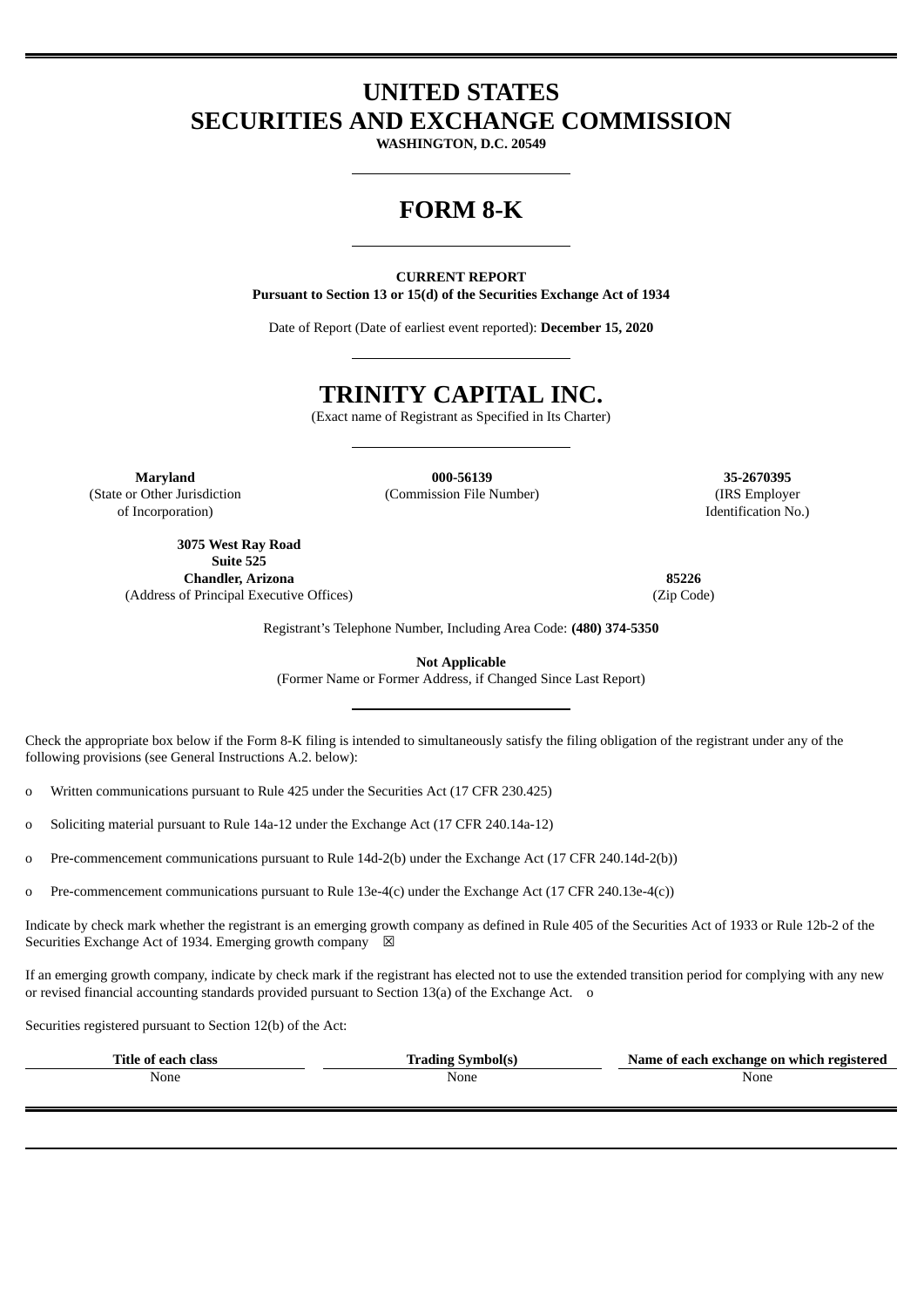#### **Item 1.01 – Entry into a Material Definitive Agreement.**

On December 15, 2020, at the annual meeting of stockholders (the "*Annual Meeting*"), the stockholders of Trinity Capital Inc. (the *"Company"*) approved amending and restating the existing common stock registration rights agreement, dated as of January 16, 2020 (the "*Existing Common Stock Registration Rights Agreement*"). The amended and restated common stock registration rights agreement (the "*Amended and Restated Common Stock Registration Rights Agreement*") is substantially the same as the Existing Common Stock Registration Rights Agreement, except that the registration deadline changed from December 31, 2020 to December 31, 2021. The Amended and Restated Common Stock Registration Rights Agreement became effective as of December 15, 2020.

The foregoing description of the Amended and Restated Common Stock Registration Rights Agreement does not purport to be complete and is qualified in its entirety by reference to the full text of the Amended and Restated Common Stock Registration Rights Agreement, which is filed as Exhibit 10.1 to this Current Report on Form 8-K and incorporated by reference herein.

#### **Item 5.07 – Submission of Matters to a Vote of Security Holders.**

The Company held its Annual Meeting on December 15, 2020 and submitted two matters to the vote of the stockholders. A summary of the matters voted upon by stockholders is set forth below.

1. Stockholders elected one member of the board of directors of the Company, to serve until the 2023 Annual Meeting of Stockholders and until his successor is duly elected and qualified. The following votes were taken in connection with this proposal:

|                        |            |         |         | <b>Broker</b>            |
|------------------------|------------|---------|---------|--------------------------|
| Name                   | For        | Against | Abstain | <b>Non-Votes</b>         |
| <b>Ronald E. Estes</b> | 11,252,519 | 2,893   | 939.176 | $\overline{\phantom{0}}$ |

2. Stockholders approved the amended and restated registration rights agreement related to the Company's common stock based on the following votes:<sup>(1)</sup>

|              |                |                | ргокег           |
|--------------|----------------|----------------|------------------|
| For<br>_____ | <b>Against</b> | <b>\bstain</b> | <b>Non-Votes</b> |
| 10,345,973   | 255,970        | 666,666        |                  |

**Broker**

#### **Item 9.01 – Financial Statements and Exhibits.**

| (d) Exhibits   |                                                                                                   |  |
|----------------|---------------------------------------------------------------------------------------------------|--|
| Exhibit Number | <b>Description</b>                                                                                |  |
| <u>10.1</u>    | <u>Amended and Restated Registration Rights Agreement, dated December 15, 2020 (Common Stock)</u> |  |

(1) Excludes shares held by officers, directors and affiliates of the Company.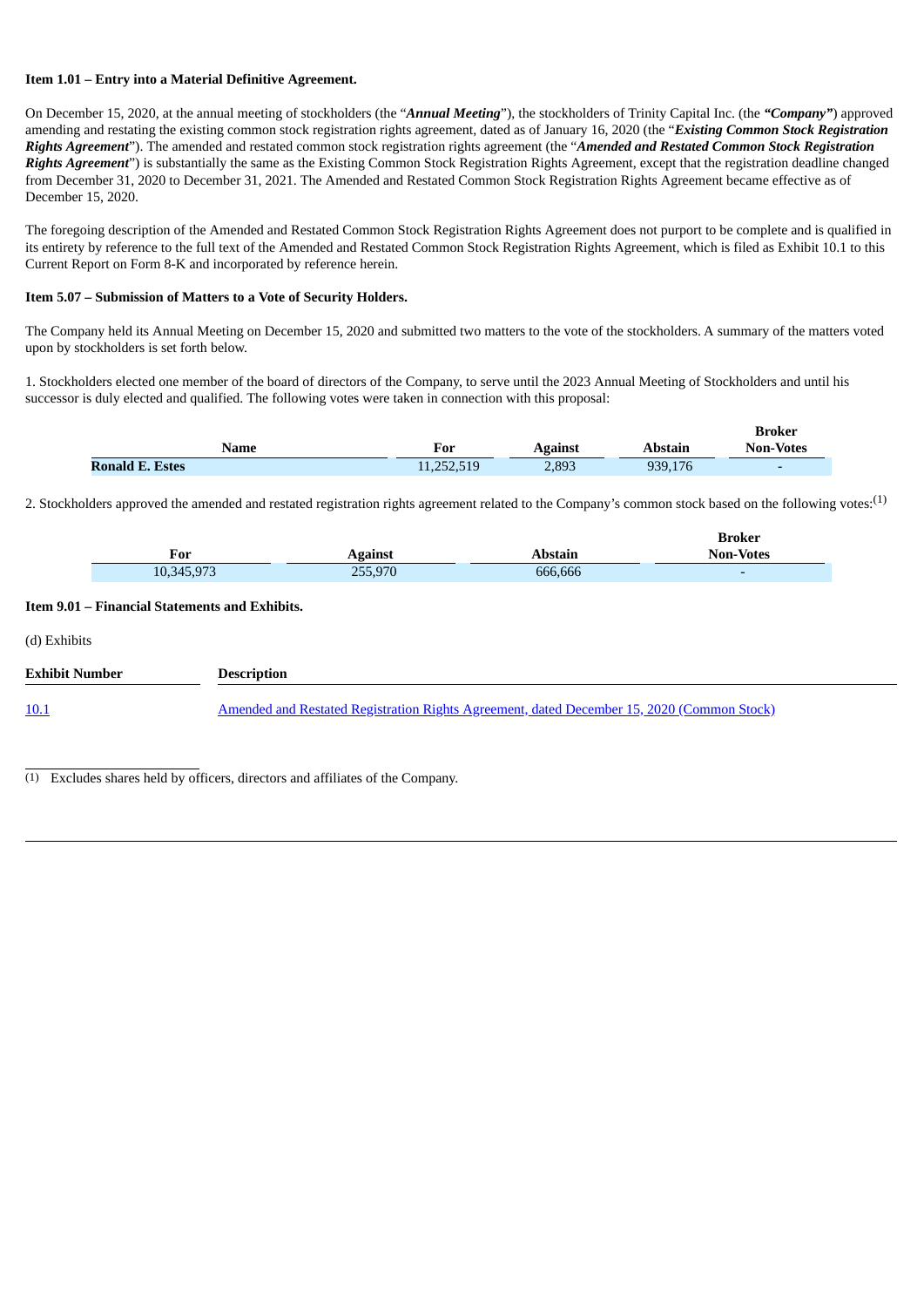### **SIGNATURES**

Pursuant to the requirements of the Securities Exchange Act of 1934, the registrant has duly caused this report to be signed on its behalf by the undersigned thereunto duly authorized.

## **Trinity Capital Inc.**

December 16, 2020 By: /s/ Steven L. Brown

**Name:** Steven L. Brown **Title:** Chief Executive Officer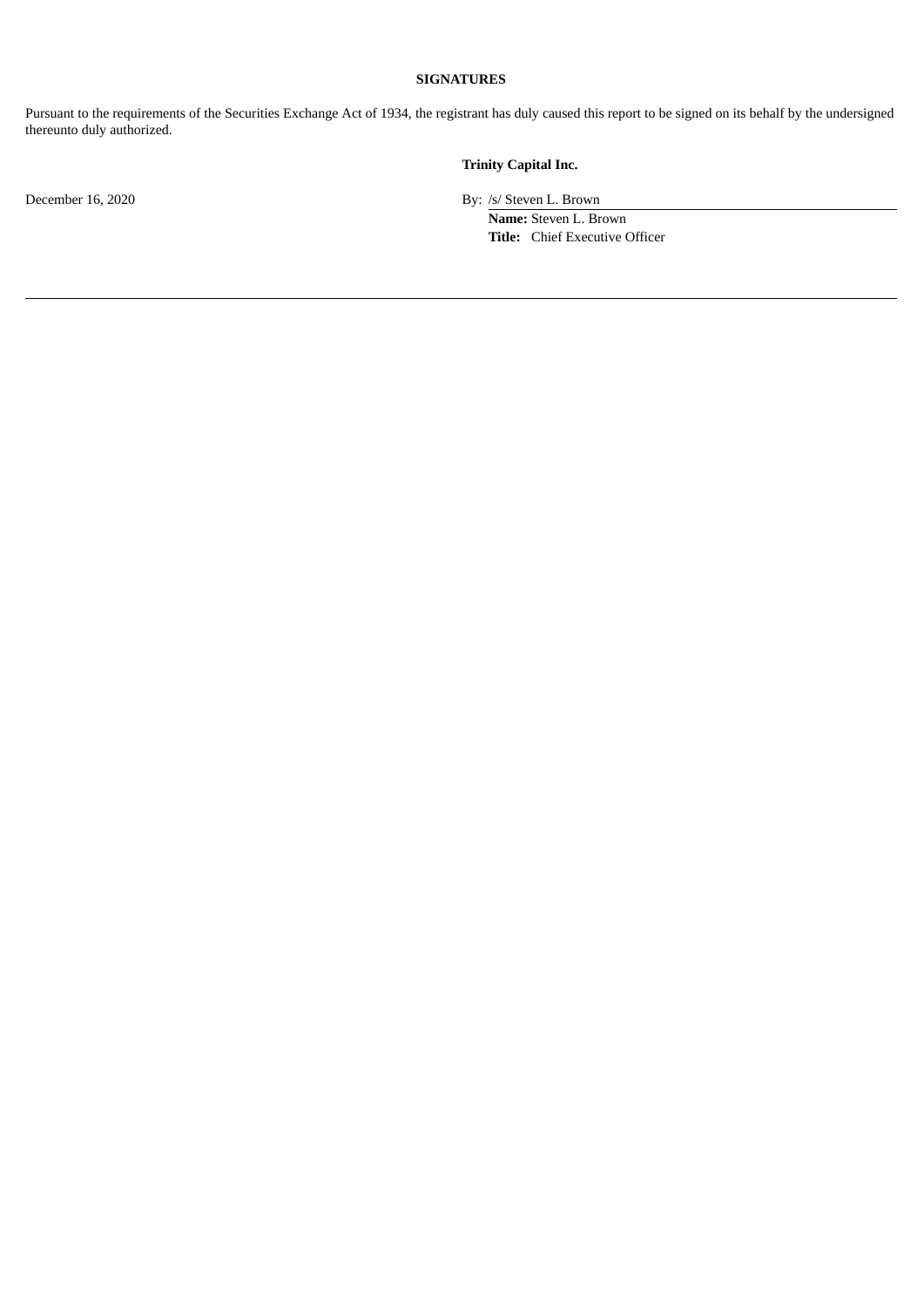#### **AMENDED AND RESTATED REGISTRATION RIGHTS AGREEMENT**

<span id="page-3-0"></span>This AMENDED AND RESTATED REGISTRATION RIGHTS AGREEMENT (this "Agreement") is made and entered into as of December 15, 2020, between Trinity Capital Inc., a Maryland corporation (together with any successor entity thereto, the "Company"), and Keefe, Bruyette & Woods, Inc., a Delaware corporation, as the initial purchaser/placement agent ("KBW"), for the benefit of KBW and the Holders (as defined below).

WHEREAS, the Company and KBW, for the benefit of KBW and the Holders, entered into the registration rights agreement, dated as of January 16, 2020 (the "Original Registration Rights Agreement"), pursuant to the Purchase/Placement Agreement, dated as of January 8, 2020 (the "Purchase/Placement Agreement"), between the Company and KBW, in connection with the sale and purchase or placement of an aggregate of 7,000,000 shares of the Company's Common Stock, par value \$0.001 per share ("Common Stock") that closed on January 16, 2020;

WHEREAS, an as an inducement to KBW to enter into the Purchase/Placement Agreement and as a condition to the closing of the transactions contemplated by the Purchase/Placement Agreement, the Company agreed to provide the registration rights provided for in Original Registration Rights Agreement to the Holders; and

WHEREAS, in accordance with Section 10(c) of the Original Registration Rights Agreement, the Company and KBW, for the benefit of KBW and the Holders, desire to amend and restate the Original Registration Rights Agreement in its entirety to reflect a change to the registration deadline set forth in Section 2(a) of the Original Registration Rights Agreement from December 31, 2020 to December 31, 2021.

NOW, THEREFORE, in consideration of the premises and for other good and valuable consideration, the parties hereto hereby agree as

#### follows:

#### **1. DEFINITIONS**

As used in this Agreement, the following terms shall have the following meanings:

Accredited Investor Shares: The Shares initially sold by the Company to "accredited investors" (within the meaning of Rule 501(a) promulgated under the Securities Act).

Action: As defined in Section 6(a) hereof.

Affiliate: As to any specified Person, as defined in Rule 12b-2 under the Exchange Act.

Agreement: As defined in the preamble.

Board of Directors: The board of directors of the Company.

Business Day: With respect to any act to be performed hereunder, each Monday, Tuesday, Wednesday, Thursday and Friday that is not a day on which banking institutions in New York, New York or other applicable places where such act is to occur are authorized or obligated by applicable law, regulation or executive order to close.

Bylaws: The Bylaws of the Company, adopted as of the date hereof, as amended from time to time.

Closing Date: January 16, 2020 or such other time or such other date as KBW and the Company may agree.

Commission: The U.S. Securities and Exchange Commission.

Common Stock: As defined in the preamble.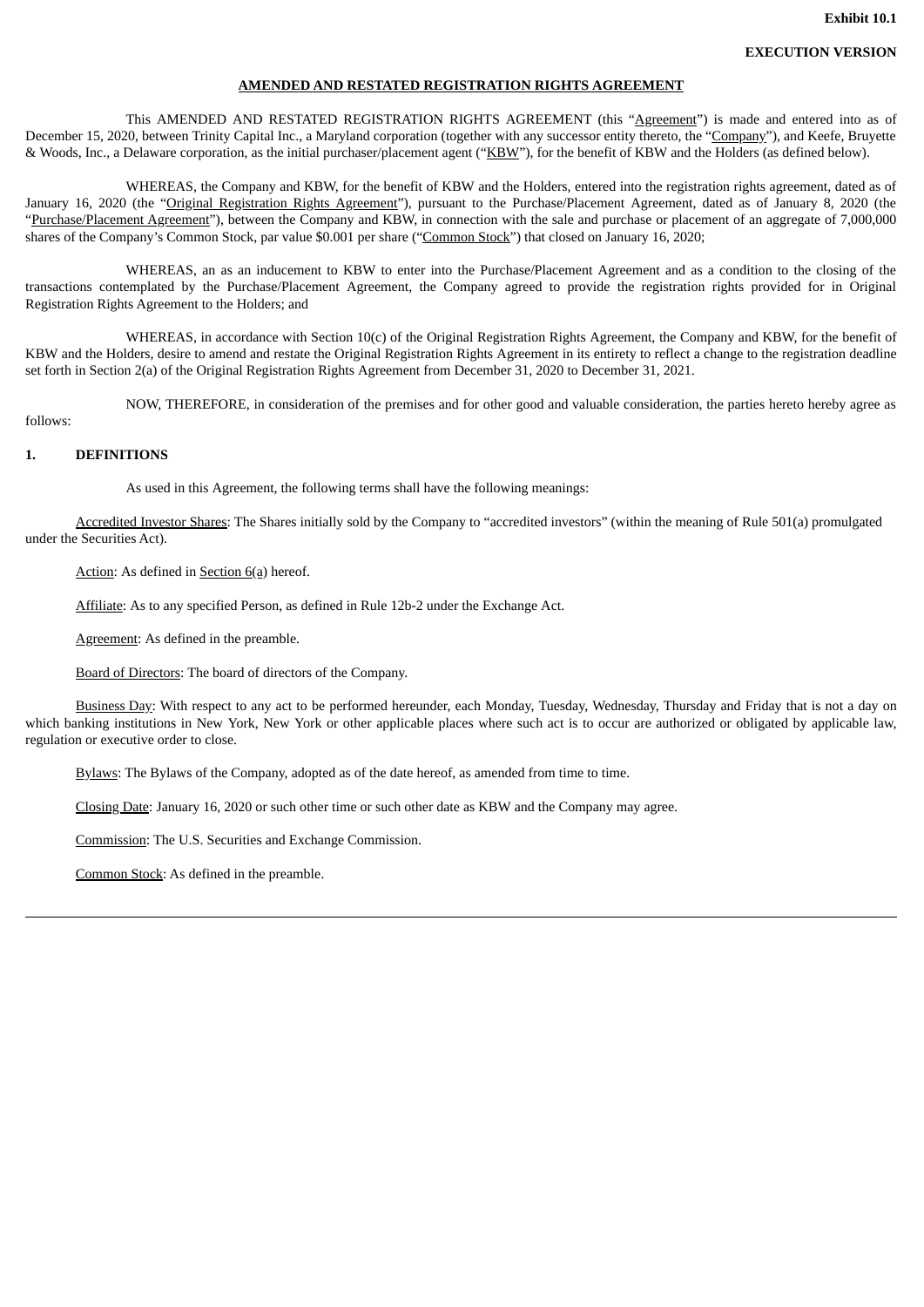Company: As defined in the preamble.

Company Charter: The Articles of Incorporation of the Company, adopted as of August 12, 2019, as amended from time to time.

Controlling Person: As defined in Section 6(a) hereof.

End of Suspension Notice: As defined in Section 5(b) hereof.

Exchange Act: The Securities Exchange Act of 1934, as amended, and the rules and regulations promulgated by the Commission pursuant thereto.

FINRA: The Financial Industry Regulatory Authority.

Form 10: A registration statement of the Company filed with the Commission on Form 10 pursuant to the Exchange Act, including any amendments and supplements to such registration statement, all exhibits thereto and all material incorporated by reference or deemed to be incorporated by reference, if any, in such registration statement.

Holder: Each record owner of any Registrable Shares from time to time, including KBW and its Affiliates to the extent KBW or any such Affiliate holds any Registrable Shares, but excluding any Affiliates, officers or directors of the Company.

Inclusion Notice: As defined in Section 2(b)(i) hereof.

Indemnified Party: As defined in Section 6(c) hereof

Indemnifying Party: As defined in Section 6(c) hereof.

Information: As defined in Section  $9(9)$  hereof.

IPO: An initial public offering of the Company's equity or equity-linked securities by the Company and a listing of the Common Stock on a National Securities Exchange.

IPO Registration Statement: As defined in Section 2(b)(i) hereof.

Issuer Free Writing Prospectus: As defined in Section 2(c) hereof.

JOBS Act: The Jumpstart Our Business Startups Act of 2012, as amended, and the rules and regulations promulgated by the Commission thereunder.

KBW: As defined in the preamble.

Legacy Funds: Collectively, Trinity Capital Investment, LLC, Trinity Capital Fund II, L.P., Trinity Capital Fund III, L.P., Trinity Capital Fund IV, L.P. and Trinity Sidecar Income Fund, L.P.

Legacy Shares: The shares of Common Stock issued to the limited partners and members, as applicable, of the Legacy Funds in exchange for the sale of their limited partnership interests or membership interests, as applicable, in the Legacy Funds.

Liabilities: As defined in Section 6(a) hereof.

National Securities Exchange: The New York Stock Exchange, the Nasdaq Global Select Market, the Nasdaq Global Market, or any similar national securities exchange.

Original Registration Rights Agreement: As defined in the preamble.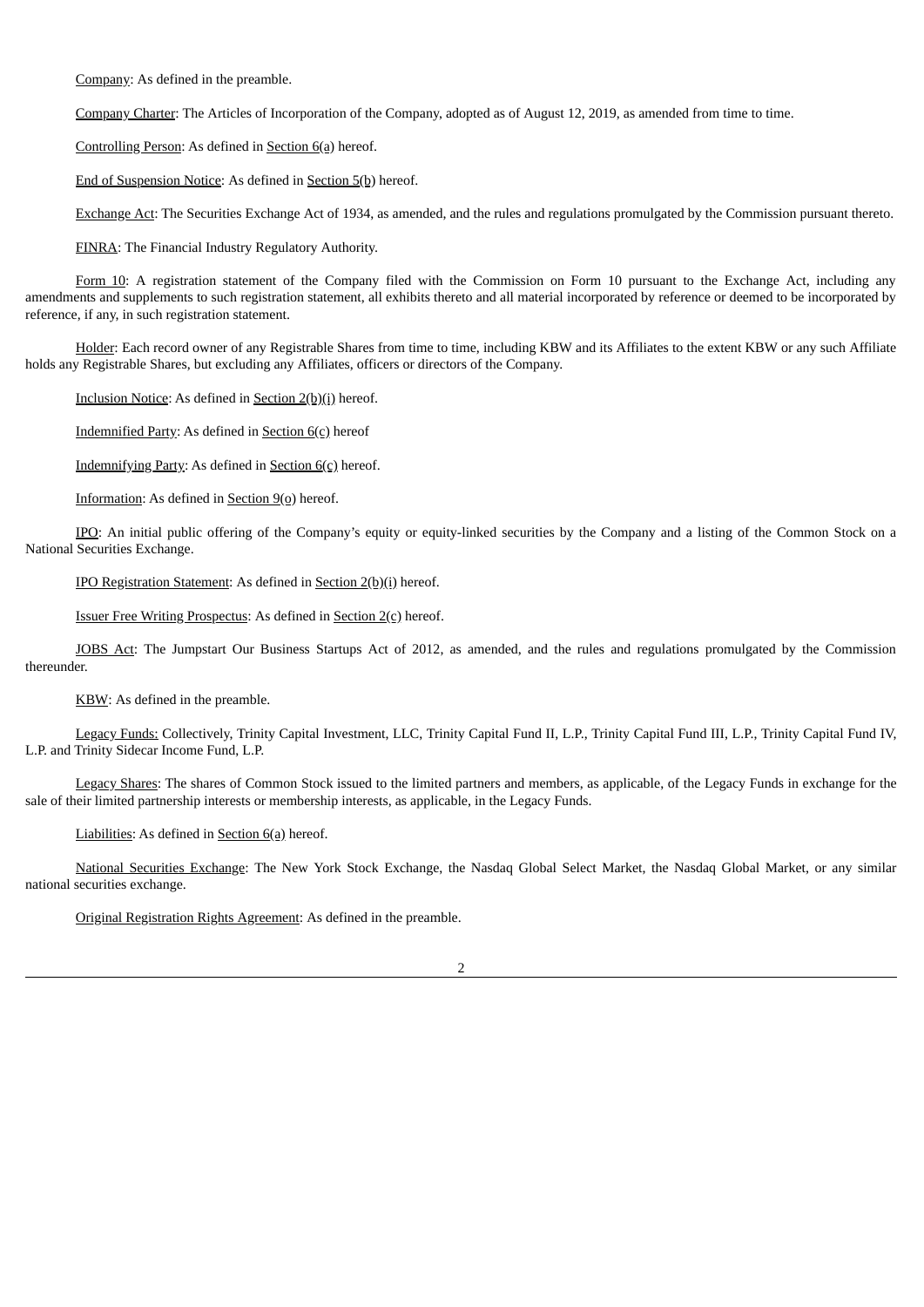Person: An individual or a corporation, limited liability company, partnership, association, joint-stock company, trust, unincorporated organization, government or agency or political subdivision thereof, or any other legal entity.

Proceeding: An action (including a class action), claim, suit or proceeding (including without limitation, an investigation or partial proceeding, such as a deposition), whether commenced or, to the knowledge of the Person subject thereto, threatened.

Prospectus: The prospectus included in any Resale Registration Statement, including any preliminary prospectus at the applicable "time of sale" within the meaning of Rule 159 under the Securities Act, and all other amendments and supplements to any such prospectus, including post-effective amendments to the applicable Resale Registration Statement, and all material incorporated by reference or deemed to be incorporated by reference, if any, in such prospectus.

#### Purchase/Placement Agreement: As defined in the preamble.

#### Purchaser Indemnitee: As defined in Section 6(a) hereof.

Registrable Shares: means (i) the Legacy Shares, the Rule 144A Shares, the Regulation S Shares, and the Accredited Investor Shares, upon original issuance thereof, and at all times subsequent thereto, including upon the transfer thereof by the original holder or any subsequent holder and (ii) any shares or other securities of the Company issued in respect of any Registrable Shares by reason of or in connection with any stock dividend, stock distribution, stock split, purchase in any rights offering or in connection with any exchange for, or conversion or replacement of, any such Registrable Shares, or any combination of shares, recapitalization, merger or consolidation, or any other equity securities of the Company issued pursuant to any other pro rata distribution with respect to the Common Stock, until, in the case of any such share of Common Stock or any such share or other security, the earliest to occur of: (a) the date on which the resale of such share of Common Stock or such share or other security has been registered pursuant to the Securities Act and it has been disposed of in accordance with the Resale Registration Statement relating to it; (b) the date on which such share of Common Stock or such share or other security (1) has been transferred pursuant to Rule 144 (or any similar provision then in effect) or is freely saleable, without condition, pursuant to Rule 144 (or any similar provision then in effect), including any current public information requirements (and the Holder of such share of Common Stock or such share or other security beneficially owns less than 1.0% of the outstanding Common Stock or of the outstanding shares or other securities, as the case may be), and (2) is listed for trading on a National Securities Exchange; and (c) the date on which such share of Common Stock or such share or other security is sold to the Company or otherwise ceases to be outstanding.

Registration Expenses: Any and all fees and expenses incident to the performance of or compliance with this Agreement, including, without limitation: (a) all Commission, securities exchange, FINRA or other registration, listing, inclusion and filing fees; (b) all fees and expenses incurred in connection with compliance with international, federal or state securities or blue sky laws (including, without limitation, any registration, listing and filing fees, and reasonable fees and disbursements of counsel in connection with blue sky qualification of any of the Registrable Shares, the preparation of a blue sky memorandum, and compliance with the rules of FINRA); (c) all expenses in preparing or assisting in preparing, word processing, duplicating, printing, delivering and distributing any Resale Registration Statement, any Prospectus, any amendments or supplements thereto, any underwriting agreements, securities sales agreements, certificates and any other documents relating to the performance under and compliance with this Agreement; (d) all fees and expenses incurred in connection with the listing or inclusion of any of the Registrable Shares on any securities exchange pursuant to  $Section 4(m)$  hereof; (e) the fees and disbursements of counsel for the Company and of the independent registered public accounting firm of the Company (including, without limitation, the expenses of any special audit and "cold comfort" letters required by or incident to the performance of this Agreement); (f) reasonable and documented fees and disbursements of counsel to the Holders, with respect to a review of the Resale Registration Statement and other offering arrangements for the Holders (such counsel, "Review Counsel") in an amount not to exceed \$75,000; and (g) any fees and disbursements customarily paid by issuers in connection with offerings, sales and issuances of securities (including the fees and expenses of any experts retained by the Company in connection with any Resale Registration Statement); *provided, however*, that Registration Expenses shall exclude any and all brokers' or underwriters' discounts and commissions, transfer taxes, and transfer fees relating to the sale or disposition of Registrable Shares by a Holder, and the fees and expenses of any counsel to the Holders, except as provided for in clause (f) above.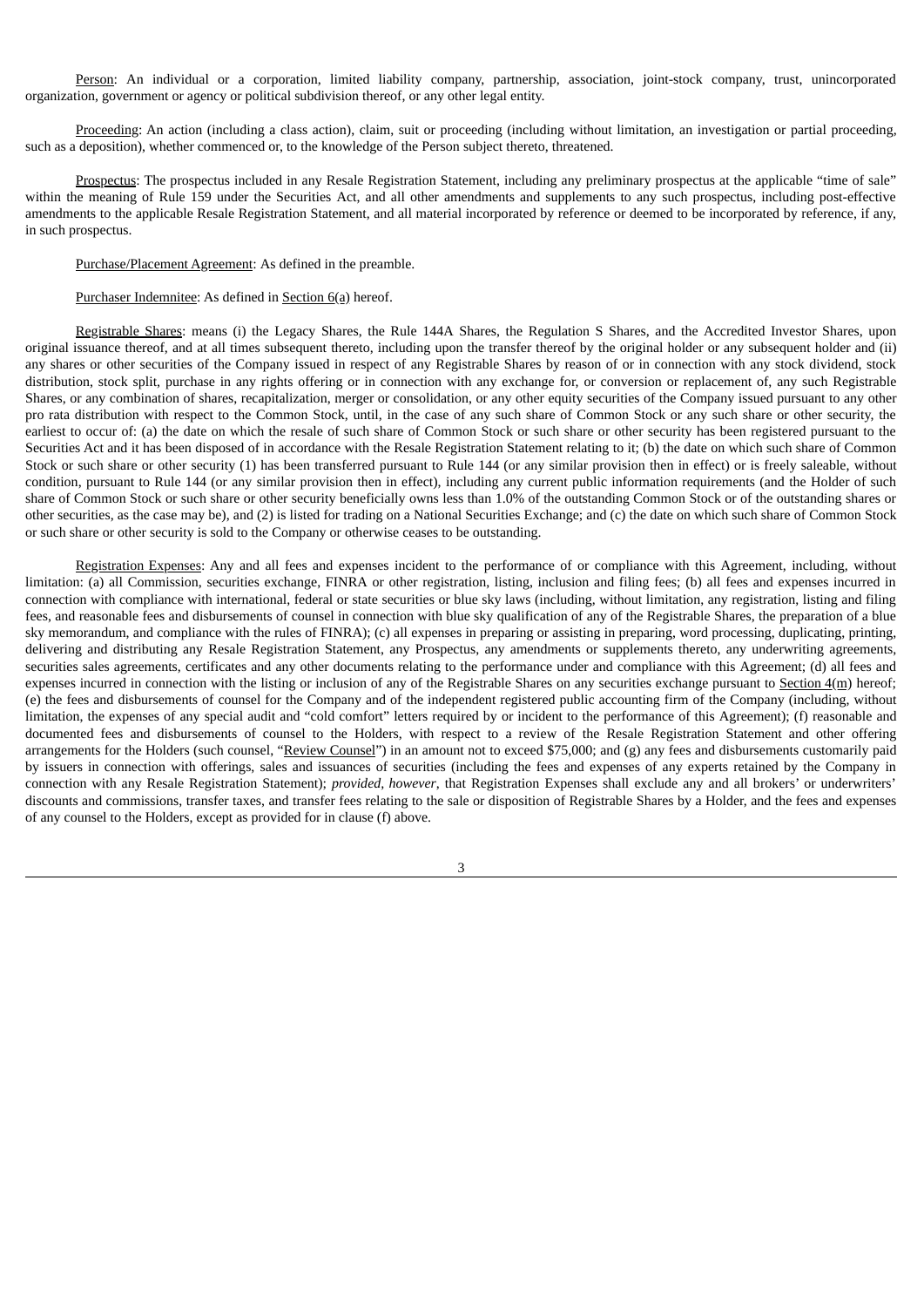Regulation S: Regulation S (Rules 901-905) promulgated by the Commission under the Securities Act, as such rules may be amended from time to time, or any similar rule or regulation hereafter adopted by the Commission as a replacement thereto having substantially the same effect as such regulation.

Regulation S Shares: The Shares initially sold by the Company to KBW and resold by KBW pursuant to the Purchase/Placement Agreement to "non-U.S. persons" (in accordance with Regulation S) in an "offshore transaction" (in accordance with Regulation S).

Resale Registration Statement: Any registration statement of the Company filed or confidentially submitted with the Commission under the Securities Act, including any Shelf Registration Statement and any IPO Registration Statement, that covers the resale of Registrable Shares pursuant to the provisions of this Agreement, including the Prospectus, amendments and supplements to such registration statement or Prospectus, including pre- and posteffective amendments, all exhibits thereto and all material incorporated by reference or deemed to be incorporated by reference, if any, in such registration statement.

Review Counsel: As defined in clause (f) of the definition for "Registration Expenses."

Rule 144A Shares: The Shares initially sold by the Company to KBW and resold by KBW pursuant to the Purchase/Placement Agreement to "qualified institutional buyers" (as such term is defined in Rule 144A).

SEC Guidance: Means (i) any publicly available written or oral interpretations, questions and answers, guidance and forms of the Commission, (ii) any oral or written comments, requirements or requests of the Commission or its staff, (iii) the Securities Act and the Exchange Act and (iv) any other rules, bulletins, releases, manuals and regulations of the Commission.

Securities Act: The Securities Act of 1933, as amended, and the rules and regulations promulgated by the Commission thereunder. Any reference to a "Rule" number herein, unless otherwise specified, shall be a reference to such Rule number promulgated by the Commission pursuant to the Securities Act, as such rule may be amended from time to time, or any similar rule or regulation hereafter adopted by the Commission as a replacement thereto having substantially the same effect as such rule.

Shares: The Common Stock being offered and sold pursuant to the terms and conditions of the Purchase/Placement Agreement.

Shelf Registration Statement: As defined in Section 2(a)(i) hereof.

Suspension Event: As defined in Section 5(b) hereof.

Suspension Notice: As defined in Section 5(b) hereof

Underwritten Offering: A sale of securities of the Company to an underwriter or underwriters for reoffering to the public, including a "block trade" or other similar transaction.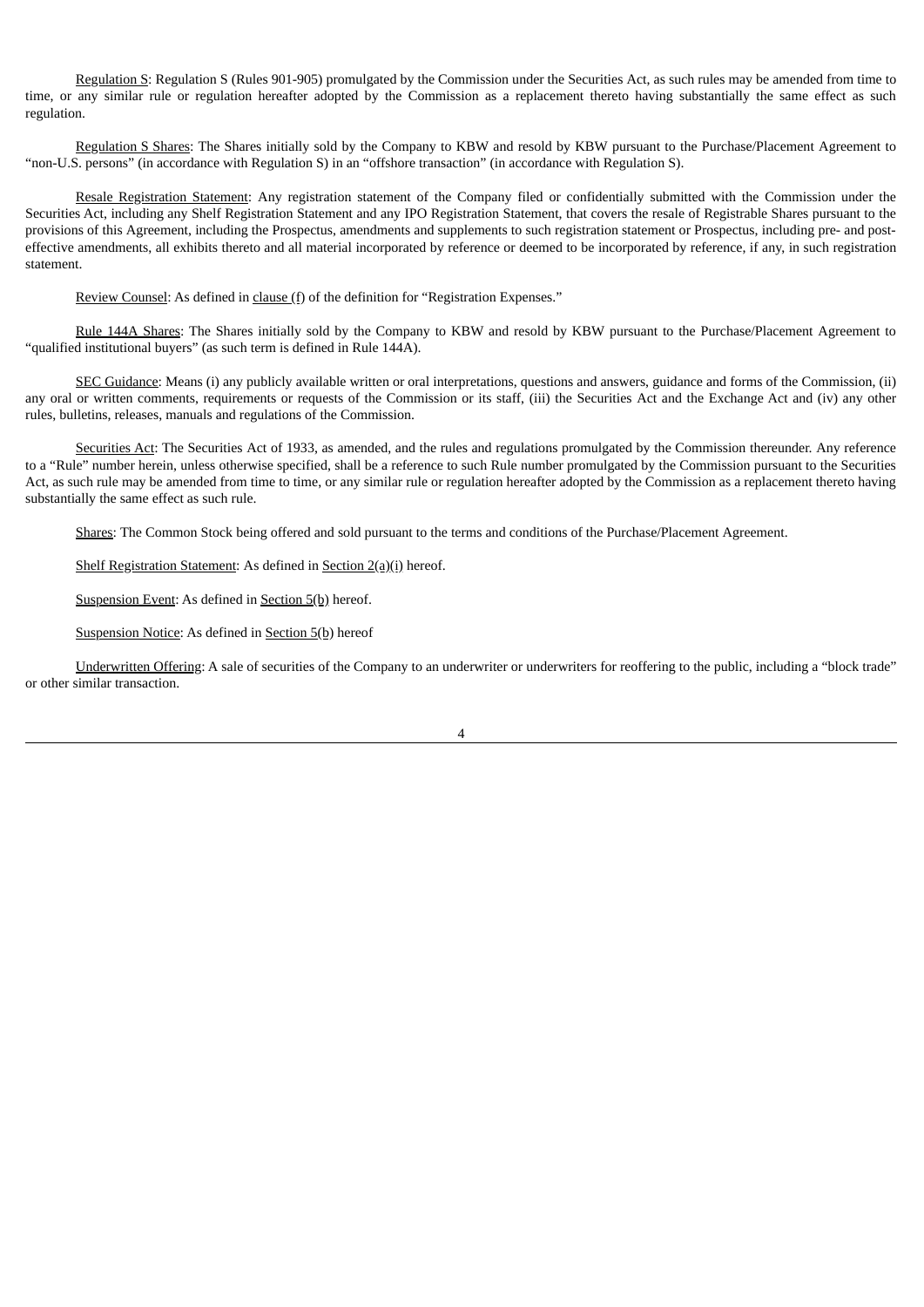#### **2. REGISTRATION RIGHTS**

#### (a) **Mandatory Shelf Registration**.

**Filing and Effectiveness**. As set forth in Section 4 hereof, the Company agrees to file with the Commission as soon as reasonably practicable following the effectiveness of the Company's Form 10 (but in no event later than May 15, 2020), a shelf Resale Registration Statement on Form N-2, or such other form under the Securities Act then available to the Company, providing for the resale of the Registrable Shares pursuant to Rule 415, from time to time, by the Holders (a "Shelf Registration Statement"). Subject to Section 4 hereof, the Company shall use commercially reasonable efforts to cause such Shelf Registration Statement to be declared effective by the Commission as soon as practicable after the initial filing thereof (but in no event later than December 31, 2021) and to cause the Registrable Shares to be listed on a National Securities Exchange concurrently with the effectiveness of the Shelf Registration Statement. Any Shelf Registration Statement shall provide for the resale, from time to time, of any and all Registrable Shares by the Holders pursuant to any method or combination of methods legally available and customarily used (including, without limitation, a block trade, an Underwritten Offering, a forward sale, an option, a short sale, a put, a call or other derivative transaction, a direct sale to purchasers or a sale through brokers or agents, which may include sales over the internet). Nothing in this Section 2 or elsewhere in this Agreement shall be construed to modify in any way any agreement (with the Company or with any underwriter) by any Holder not to sell Registrable Shares for any period of time, including pursuant to **Section 7** hereof.

#### (b) **IPO Registration**.

(i) **Filing and Inclusion of Registrable Shares**. If the Company proposes to file a registration statement on Form N-2 or such other form under the Securities Act providing for the initial public offering of the Common Stock (the "IPO Registration Statement"), the Company will notify in writing each Holder of the filing before (but no earlier than ten (10) Business Days before) or within five (5) Business Days after the initial filing, and afford each Holder an opportunity to include in the IPO Registration Statement all or any part of the Registrable Shares then held by such Holder. Each Holder desiring to include in the IPO Registration Statement all or any part of the Registrable Shares held by such Holder shall, within twenty (20) days after receipt of the above-described notice from the Company, so notify the Company in writing (the "Inclusion Notice"), and in such Inclusion Notice shall inform the Company of the number of Registrable Shares such Holder wishes to include in the IPO Registration Statement. Any election by any Holder to include any Registrable Shares in the IPO Registration Statement will not affect the inclusion of such Registrable Shares in the Shelf Registration Statement until such Registrable Shares have been sold under the IPO Registration Statement.

(ii) **Right to Terminate IPO Registration**. The Company shall have the right to terminate or withdraw the IPO Registration Statement prior to the effectiveness of the IPO Registration Statement whether or not any Holder has elected to include Registrable Shares in the IPO Registration Statement; *provided, however*, the Company must provide each Holder that elected to include any Registrable Shares in the IPO Registration Statement prompt written notice of such termination or withdrawal. Furthermore, in addition to actions required of the Company pursuant to Section 2(b)(i), in the event the IPO Registration Statement is not declared effective within one hundred twenty (120) days following the initial filing of the IPO Registration Statement, unless a road show for the Underwritten Offering pursuant to the IPO Registration Statement is actually in progress at such time or such IPO Registration Statement has been terminated or withdrawn pursuant to this Section  $2(b)(ii)$ , the Company shall promptly provide a new written notice to all Holders giving them an additional opportunity to submit an Inclusion Notice and elect to include their Registrable Shares in the IPO Registration Statement as described above in clause  $(b)(i)$ .

(iii) **Shelf Registration Not Impacted by IPO Registration Statement**. The Company's obligation to file the Shelf Registration Statement pursuant to Section 2(a) hereof shall not be affected by the filing or effectiveness of the IPO Registration Statement. In addition, the Company's obligation to file and use its commercially reasonable efforts to cause to become and keep effective the Shelf Registration Statement pursuant to Section 2(a) hereof shall not be affected by the filing or effectiveness of an IPO Registration Statement.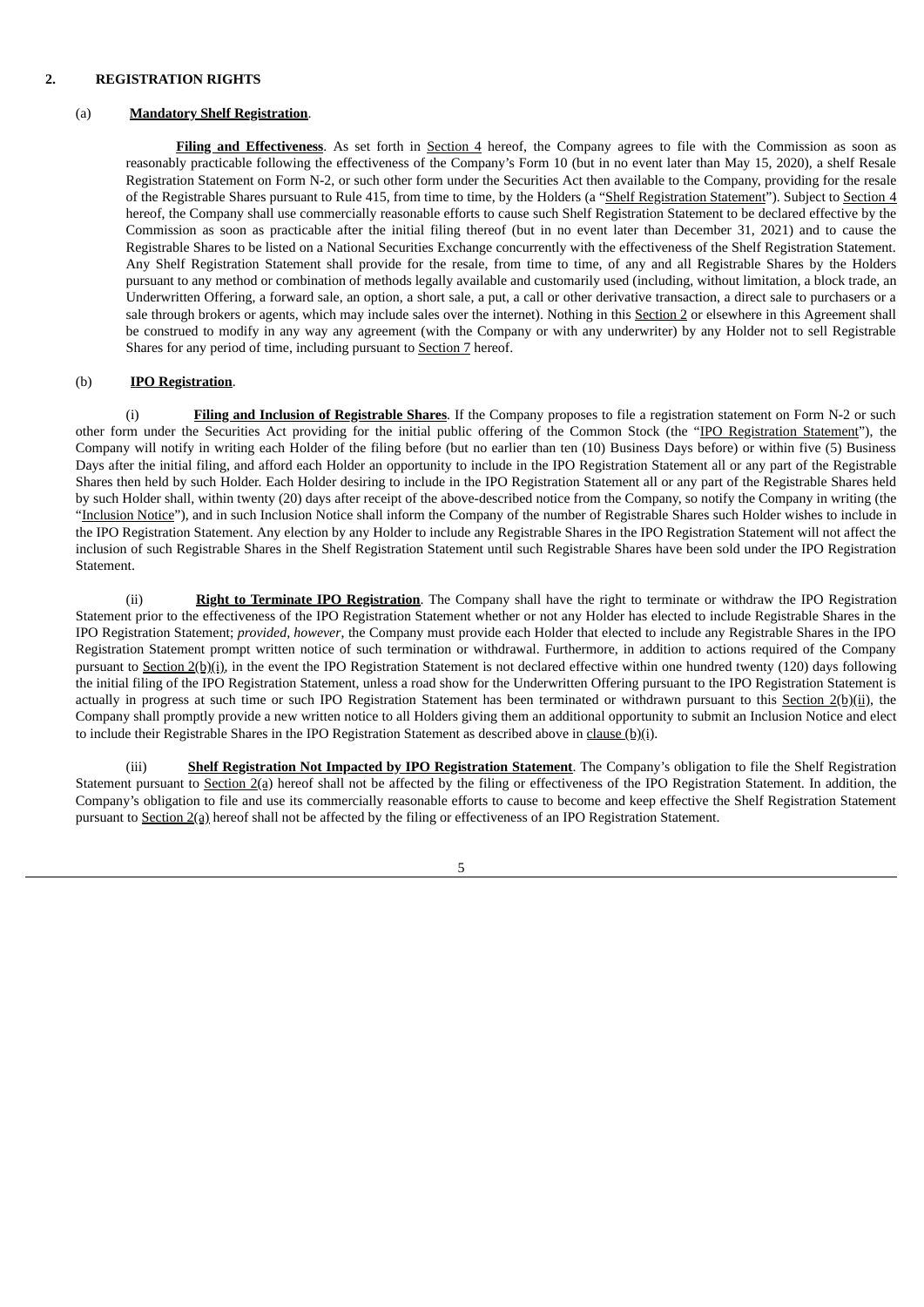(c) **Issuer Free Writing Prospectus**. The Company represents and agrees that, unless it obtains the prior consent of Holders of a majority of the Registrable Shares that are included in a Resale Registration Statement at such time or the consent of the lead managing underwriter in connection with any Underwritten Offering of Registrable Shares, and each Holder represents and agrees that, unless it obtains the prior consent of the Company and, in connection with any Underwritten Offering of Registrable Shares, the consent of the lead managing underwriter of such Underwritten Offering, it shall not make any offer relating to the Registrable Shares that would constitute an "issuer free writing prospectus," as defined in Rule 433 (an "Issuer Free Writing Prospectus"), or that would otherwise constitute a "free writing prospectus," as defined in Rule 405, required to be filed with the Commission. The Company represents that any Issuer Free Writing Prospectus will not include any information that conflicts with the information contained in any Resale Registration Statement or the related Prospectus, and any Issuer Free Writing Prospectus, when taken together with the information in such Resale Registration Statement and the related Prospectus, will not include any untrue statement of a material fact or omit to state any material fact necessary in order to make the statements therein, in the light of the circumstances under which they were made, not misleading.

(d) **Underwriting**. The Company shall advise all Holders who have provided an Inclusion Notice to include any Registrable Shares in the IPO Registration Statement of the Lead Bookrunner(s) for the Underwritten Offering proposed under the IPO Registration Statement. The right of any such Holder to include Registrable Shares in the IPO Registration Statement pursuant to Section 2(b) hereof shall be conditioned upon such Holder's participation in such Underwritten Offering and the inclusion of such Holder's Registrable Shares in such Underwritten Offering to the extent provided herein. All Holders proposing to distribute their Registrable Shares through such Underwritten Offering shall enter into an underwriting agreement in customary form with the managing underwriter(s) selected for such Underwritten Offering and complete, execute and deliver, or cause to be delivered, any questionnaires, powers of attorney, indemnities, custody agreements, securities escrow agreements and other documents, including opinions of counsel, reasonably required under the terms of such Underwritten Offering, and furnish to the Company such information in writing as the Company may reasonably request for inclusion in the Resale Registration Statement; *provided, however*, that no Holder shall be required to make any representations or warranties to or agreements with the Company or the underwriters other than representations, warranties or agreements regarding such Holder and such Holder's intended method of distribution and any other representation required by law or reasonably requested by the underwriters.

Notwithstanding Section 7(d) hereof, by electing to include Registrable Shares in the IPO Registration Statement, the Holder of such Registrable Shares shall be deemed to have agreed not to effect any public sale or distribution of securities of the Company of the same or similar class or classes of the securities included in the IPO Registration Statement or any securities convertible into or exchangeable or exercisable for such securities, including a sale pursuant to Rule 144 or Rule 144A under the Securities Act, during such periods as reasonably requested (but in no event for a period longer than the period specified in Section 7 hereof) by the representatives of the underwriters, in an Underwritten Offering, or by the Company in any other registration.

If any Holder disapproves of the terms of any such underwriting, such Holder may elect to withdraw therefrom by written notice to the Company and the managing underwriter(s), delivered by not later than the effective time of the IPO Registration Statement.

Notwithstanding any other provision of this Agreement, if the managing underwriter(s) determine(s) in good faith that marketing factors require a limitation on the number of shares to be included, then the managing underwriter(s) may exclude shares (including Registrable Shares) from the IPO Registration Statement and Underwritten Offering, and any shares included in such IPO Registration Statement and Underwritten Offering shall be allocated *first* (subject to the last proviso of this paragraph), to the Company for shares to be sold in a primary offering for its own account, and *second*, to each of the Holders requesting inclusion of their Registrable Shares in such IPO Registration Statement (on a *pro rata* basis based on the total number of Registrable Shares then held by each such Holder who is requesting inclusion); *provided, however*, that the number of Registrable Shares to be included in the IPO Registration Statement shall not be reduced unless all other securities of the Company held by (i) officers, directors, other employees of the Company and consultants and (ii) other holders of the Company's capital stock with registration rights that are inferior (with respect to such reduction) to the registration rights of each of the Holders set forth herein, are first entirely excluded from the underwriting and registration; *provided, further, however*, that, notwithstanding the foregoing, selling shareholders shall be permitted to include shares comprising at least twenty-five percent (25%) of the total securities included in the Underwritten Offering proposed under the IPO Registration Statement.

(e) **Expenses**. The Company shall pay all Registration Expenses in connection with the registration of the Registrable Shares pursuant to this Agreement; *provided, however*, that each Holder participating in a registration pursuant to this Section 2 shall bear such Holder's proportionate share (based on the total number of Registrable Shares sold in such registration) of all discounts and commissions payable to underwriters or brokers and all transfer taxes and transfer fees, if any, in connection with a registration of Registrable Shares pursuant to this Agreement.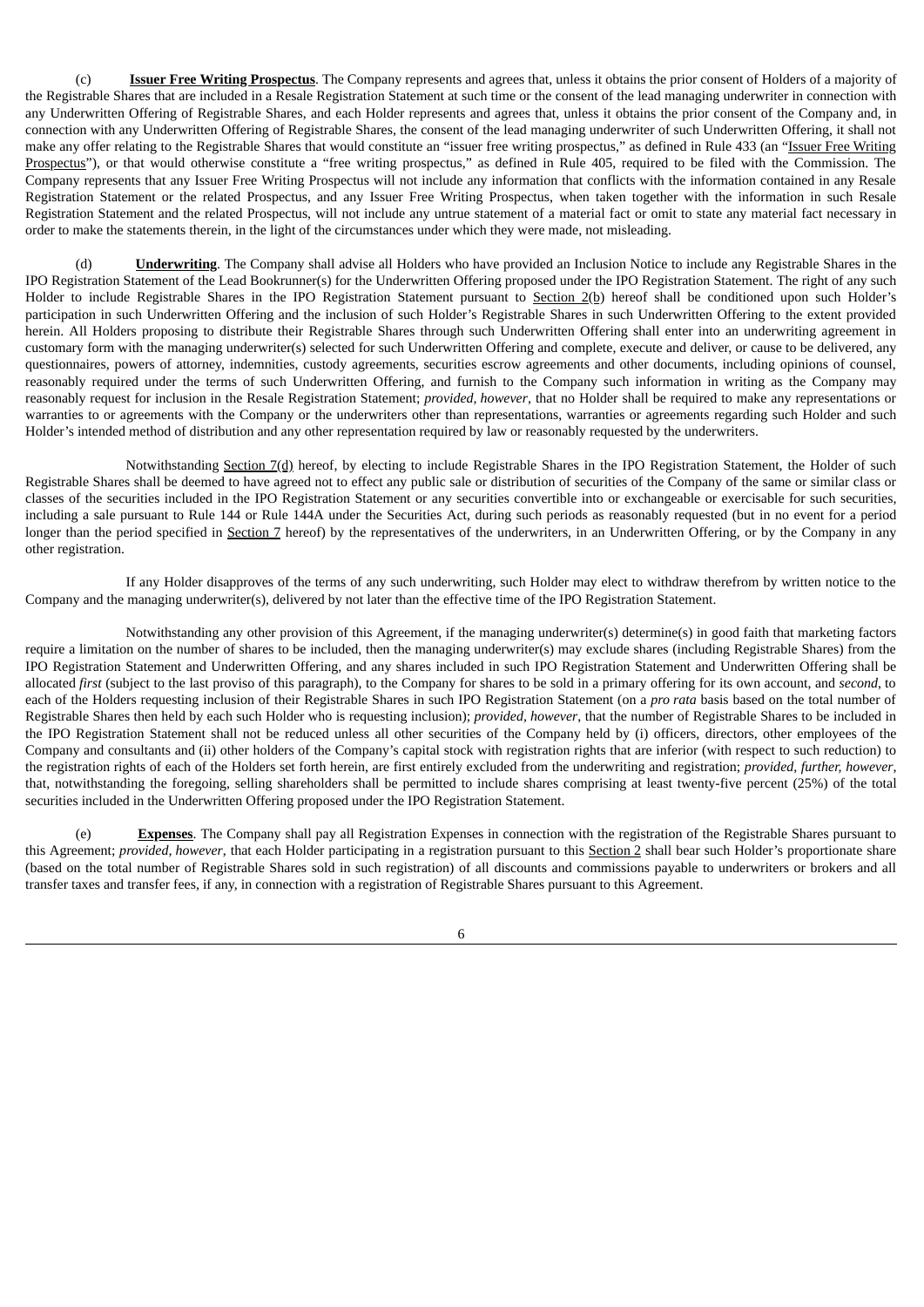(f) **JOBS ACT Submissions**. For purposes of this Agreement, if the Company elects to confidentially submit a draft of the Shelf Registration Statement with the Commission pursuant to the JOBS Act, the date on which the Company makes such confidential submission shall be deemed the initial filing date of such Shelf Registration Statement.

#### **3. RULES 144 AND 144A REPORTING**

With a view to making available the benefits of certain rules and regulations of the Commission that may at any time permit the resale of the Registrable Shares to the public without registration, until such date as no Holder owns any Registrable Shares, the Company agrees to:

(a) make and keep "current public information" available, as those terms are understood and defined in Rule 144, at all times after the effective date of the first Form 10 filed by the Company;

(b) file with the Commission in a timely manner all reports and other documents required to be filed by the Company under the Securities Act and the Exchange Act (at any time after it has become subject to such reporting requirements);

(c) if the Company is not required to file reports and other documents under the Securities Act or the Exchange Act, make available other information as required by, and so long as necessary to permit sales of Registrable Shares pursuant to, Rule 144 or Rule 144A, and in any event make available (either by e-mailing a copy thereof, by posting on the Company's website or by press release) to each Holder (and each prospective holder of Registrable Shares, upon request) a copy of:

(i) the Company's annual consolidated financial statements (including at least balance sheets, statements of profit and loss, statements of stockholders' equity and statements of cash flows) prepared in accordance with U.S. generally accepted accounting principles in the United States, accompanied by an audit report of the Company's independent accountants, no later than ninety (90) days after the end of each fiscal year of the Company; and

(ii) the Company's unaudited quarterly consolidated financial statements (including at least balance sheets, statements of profit and loss, statements of stockholders' equity and statements of cash flows) prepared in a manner consistent with the preparation of the Company's annual financial statements, no later than forty-five (45) days after the end of each of the first three fiscal quarters of the Company;

(d) hold, a reasonable time after the availability of such financial statements and upon reasonable notice to the Holders and KBW (either by mail, by posting on the Company's website or by press release), a quarterly investor conference call to discuss such financial statements, which call will also include an opportunity for the Holders to ask questions of management with regard to such financial statements, and will also cooperate with, and make management reasonably available to, KBW personnel in connection with making Company information available to investors; and

(e) furnish to the Holder promptly upon request (i) a written statement by the Company as to its compliance with the reporting requirements of Rule 144 (at any time after ninety (90) days after the effective date of the first Form 10 filed by the Company), and of the Securities Act and the Exchange Act (at any time after it has become subject to the reporting requirements of the Exchange Act), and (ii) a copy of the most recent annual and quarterly reports of the Company.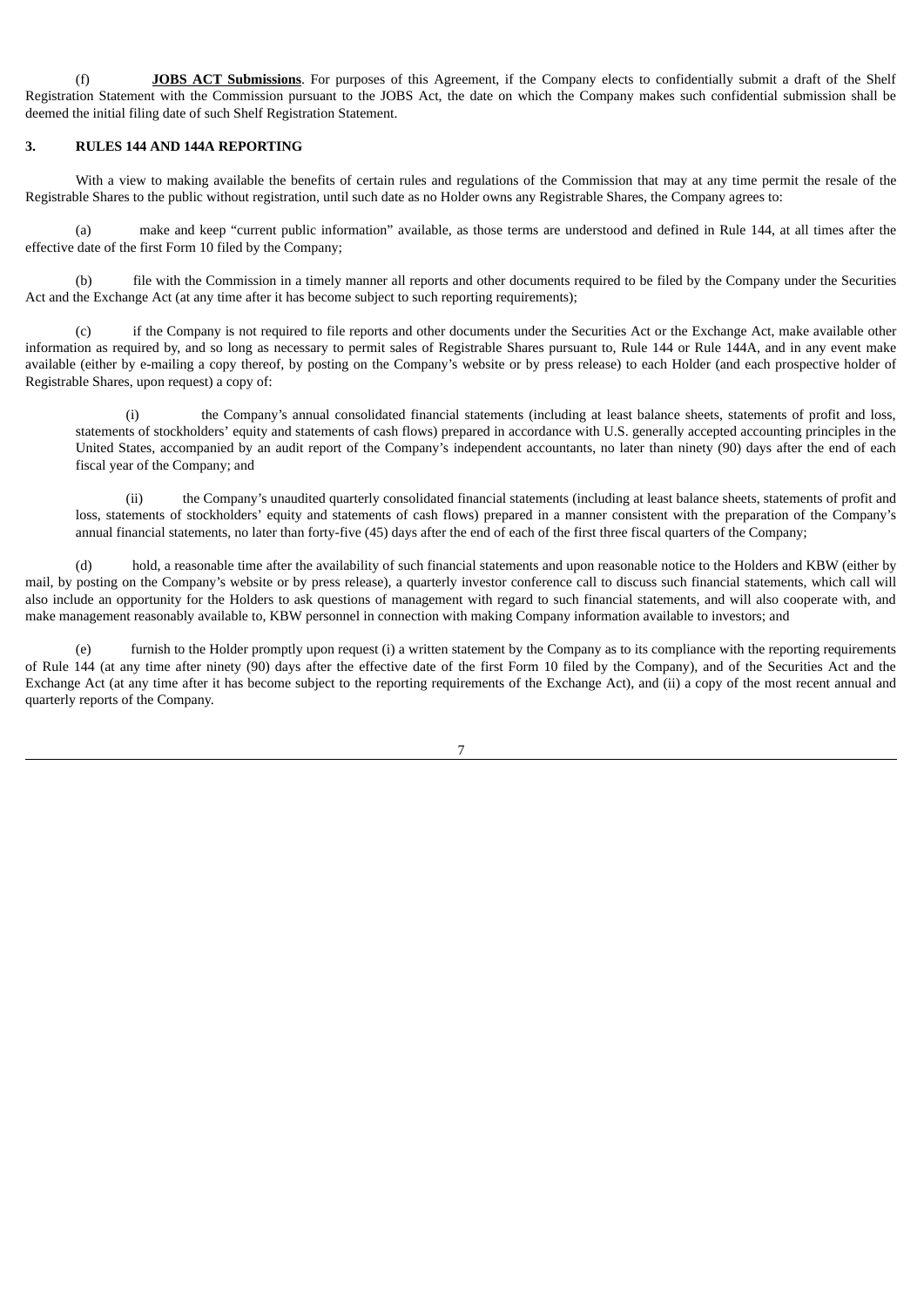#### **4. REGISTRATION PROCEDURES**

In connection with the obligations of the Company with respect to any registration pursuant to this Agreement, the Company shall use its commercially reasonable efforts to effect or cause to be effected the registration of the Registrable Shares under the Securities Act to permit the sale of such Registrable Shares by the Holder or Holders in accordance with this Agreement and the Holder's or Holders' intended method or methods of distribution, and the Company shall:

(a) (i) at least ten (10) Business Days prior to filing, provide notice of its intention to file a Resale Registration Statement to the relevant underwriters (each, a "Review Party"), (ii) at least five (5) Business Days prior to filing, provide a copy of the Resale Registration Statement to the Review Parties and Review Counsel for review and comment; (iii) as promptly as practicable, prepare and file with the Commission, as specified in this Agreement, a Resale Registration Statement(s), which Resale Registration Statement(s) shall (A) comply as to form in all material respects with the requirements of the Securities Act and the applicable form and include all financial statements required by the Commission to be filed therewith and (B) be reasonably acceptable to the Review Parties, their counsel and Review Counsel; (iv) at least three (3) Business Days prior to filing, provide a copy of any amendment or supplement to the Review Parties, their counsel and Review Counsel for review and comment; (v) promptly following receipt from the Commission, provide to the Review Parties, their counsel and Review Counsel copies of any comments made by the Staff of the Commission relating to such Resale Registration Statement and of the Company's responses thereto for review and comment; and (vi) use its commercially reasonable efforts to cause such Resale Registration Statement to become effective as soon as practicable after filing and to remain effective, subject to Section 5 hereof, until the earlier of (A) such time as all Registrable Shares covered thereby have been sold in accordance with the method or methods of distribution of such Registrable Shares contemplated by the Resale Registration Statement; (B) there are no Registrable Shares outstanding; *provided, however*, that the Company shall not be required to cause the IPO Registration Statement to remain effective for any period longer than 180 days following the effective date of the IPO Registration Statement (subject to extension as provided in Section  $5($ c) hereof); or (C) the first anniversary of the effective date of such Resale Registration Statement (subject to extension as provided in Section  $5(\text{c})$  hereof and the condition that the Registrable Shares have been transferred to an unrestricted CUSIP and are listed or included on a National Securities Exchange pursuant to Section  $4(\rho)$  of this Agreement), and the counsel to the Company shall have delivered a legal opinion to the Review Parties in form and substance reasonably acceptable to the Review Parties, their counsel and Review Counsel that the Registrable Shares can be sold under Rule 144 without limitation as to manner of sale, volume or current public information; *provided, further*, that if the Company has an effective Shelf Registration Statement on Form N-2 (or other form then available to the Company) under the Securities Act and becomes eligible to use Form N-2 to make offerings as described in General Instruction I.B of Form S-3 or such other short-form registration statement form under the Securities Act, the Company may, upon thirty (30) Business Days prior written notice to all Holders, register any Registrable Shares registered but not yet distributed under the effective Shelf Registration Statement on such a short-form Shelf Registration Statement and, once the short-form Shelf Registration Statement is declared effective, de-register such shares under the previous Resale Registration Statement or transfer the filing fees from the previous Resale Registration Statement (such transfer pursuant to Rule 429, if applicable) unless any Holder registered under the initial Shelf Registration Statement notifies the Company within fifteen (15) Business Days of receipt of the Company notice that such a registration under a new Resale Registration Statement and de-registration of the initial Shelf Registration Statement would interfere with its distribution of Registrable Shares already in progress, in which case, the Company shall delay the effectiveness of the short-form Resale Registration Statement and termination of the then-effective initial Resale Registration Statement or any short-form Resale Registration Statement for a period of not less than thirty (30) days from the date that the Company receives the notice from such Holders requesting a delay;

(b) subject to Section 4(h) hereof, as promptly as practicable (i) prepare and file with the Commission such amendments and post-effective amendments to each such Resale Registration Statement as may be necessary to keep such Resale Registration Statement effective in accordance with SEC Guidance for the period described in Section 4(a) hereof; (ii) cause each Prospectus contained therein to be supplemented by any required Prospectus supplement, and as so supplemented to be filed pursuant SEC Guidance; and (iii) comply with SEC Guidance with respect to the disposition of all securities covered by each Resale Registration Statement during the applicable period in accordance with the intended method or methods of distribution by the selling Holders thereof;

(c) furnish to the Holders, without charge, as many copies of each Prospectus, including each preliminary Prospectus, and any amendment or supplement thereto and such other documents as such Holder may reasonably request (including, without limitation, copies of all correspondence with the Commission and any other governmental authority in connection with the Resale Registration Statement), in order to facilitate the public sale or other disposition of the Registrable Shares, and hereby does consent to the use of such Prospectus, including each preliminary Prospectus, by the Holders, if any, in connection with the offering and sale of the Registrable Shares covered by any such Prospectus, subject to Section 5 hereof;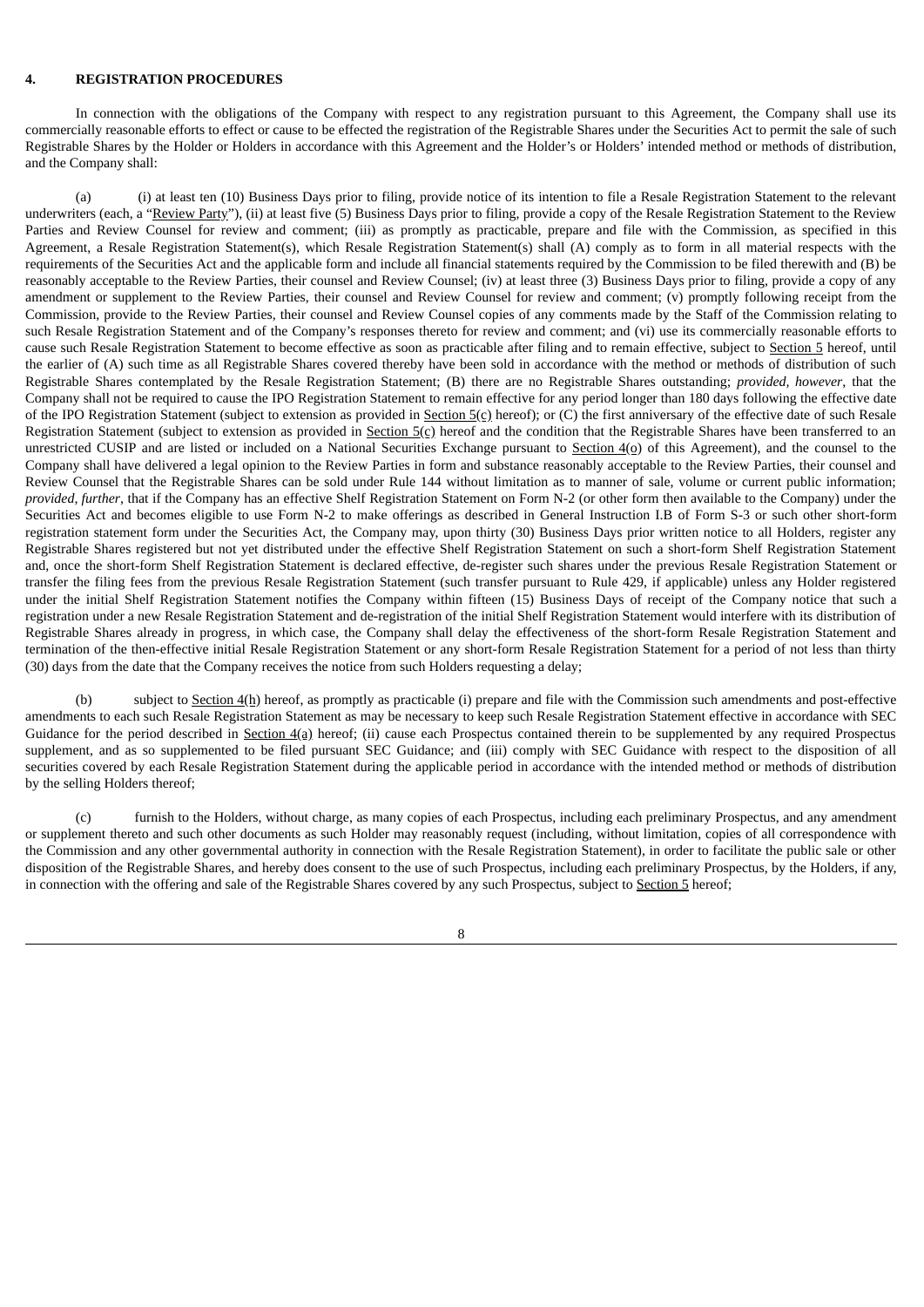(d) use its commercially reasonable efforts to register or qualify, or obtain exemption from registration or qualification for, all Registrable Shares by the time the applicable Resale Registration Statement is declared effective by the Commission under all applicable state securities or "blue sky" laws of such jurisdictions as the Review Parties or any Holder of Registrable Shares covered by a Resale Registration Statement shall reasonably request in writing, keep each such registration or qualification or exemption effective during the period such Resale Registration Statement is required to be kept effective pursuant to Section  $4(a)$  and do any and all other acts and things that may be reasonably necessary or advisable to enable such Holder to consummate the disposition in each such jurisdiction of such Registrable Shares owned by such Holder; *provided, however*, that the Company shall not be required to (i) qualify generally to do business in any jurisdiction or to register as a broker or dealer in such jurisdiction where it would not otherwise be required to qualify but for this Section  $4(d)$  and except as may be required by SEC Guidance, (ii) subject itself to taxation in any such jurisdiction or (iii) submit to the general service of process in any such jurisdiction;

(e) (i) notify the Review Parties and each Holder promptly and, if requested by any Review Party or any Holder, confirm such advice in writing (A) when a Resale Registration Statement has become effective and when any post-effective amendments and supplements thereto become effective, (B) of the issuance by the Commission or any state securities authority of any stop order suspending the effectiveness of a Resale Registration Statement or the initiation of any Proceeding for that purpose, (C) of any request by the Commission or any other federal, state or foreign governmental authority for (1) amendments or supplements to a Resale Registration Statement or related Prospectus or (2) additional information, and (D) of the happening of any event during the period a Resale Registration Statement is effective as a result of which such Resale Registration Statement or the related Prospectus or any document incorporated by reference therein contains any untrue statement of a material fact or omits to state any material fact required to be stated therein or necessary to make the statements therein not misleading (which information shall be accompanied by an instruction to suspend the use of the Prospectus until the requisite changes have been made); and (ii) at the request of any such Holder, promptly to furnish to such Holder a reasonable number of copies of a supplement to or an amendment of such Prospectus as may be necessary so that, as thereafter delivered to the purchaser of such securities, such Prospectus shall not include an untrue statement of a material fact or omit to state a material fact required to be stated therein or necessary to make the statements therein, in the light of the circumstances under which they were made, not misleading;

(f) use its commercially reasonable efforts to avoid the issuance of, or if issued, to obtain the withdrawal of, any order enjoining or suspending the use or effectiveness of a Resale Registration Statement or suspending the qualification of (or exemption from qualification of) any of the Registrable Shares for sale in any jurisdiction, as promptly as practicable;

(g) upon request, promptly furnish to each requesting Holder of Registrable Shares covered by a Resale Registration Statement, without charge, one conformed copy of such Resale Registration Statement and any post-effective amendment or supplement thereto (without documents incorporated therein by reference or exhibits thereto, unless requested); provided, such conformed copy may be delivered electronically in pdf form;

(h) except as provided in Section 5 hereof, upon the occurrence of any event contemplated by Section  $4(\mathbf{e})(i)(\mathbf{D})$  hereof, use its commercially reasonable efforts promptly to prepare a supplement or post-effective amendment to a Resale Registration Statement or the related Prospectus or any document incorporated therein by reference or file any other required document so that, as thereafter delivered to the purchasers of the Registrable Shares, such Prospectus will not contain any untrue statement of a material fact or omit to state a material fact required to be stated therein or necessary to make the statements therein, in the light of the circumstances under which they were made, not misleading;

(i) if requested by the Review Parties, or any Holders of Registrable Shares being sold in connection with such offering, (i) promptly incorporate in a Prospectus supplement or post-effective amendment such information as the representative of the underwriters, if any, or such Holders indicate relates to them or that they reasonably request be included therein and (ii) make all required filings of such Prospectus supplement or such posteffective amendment as soon as reasonably practicable after the Company has received notification of the matters to be incorporated in such Prospectus supplement or post-effective amendment;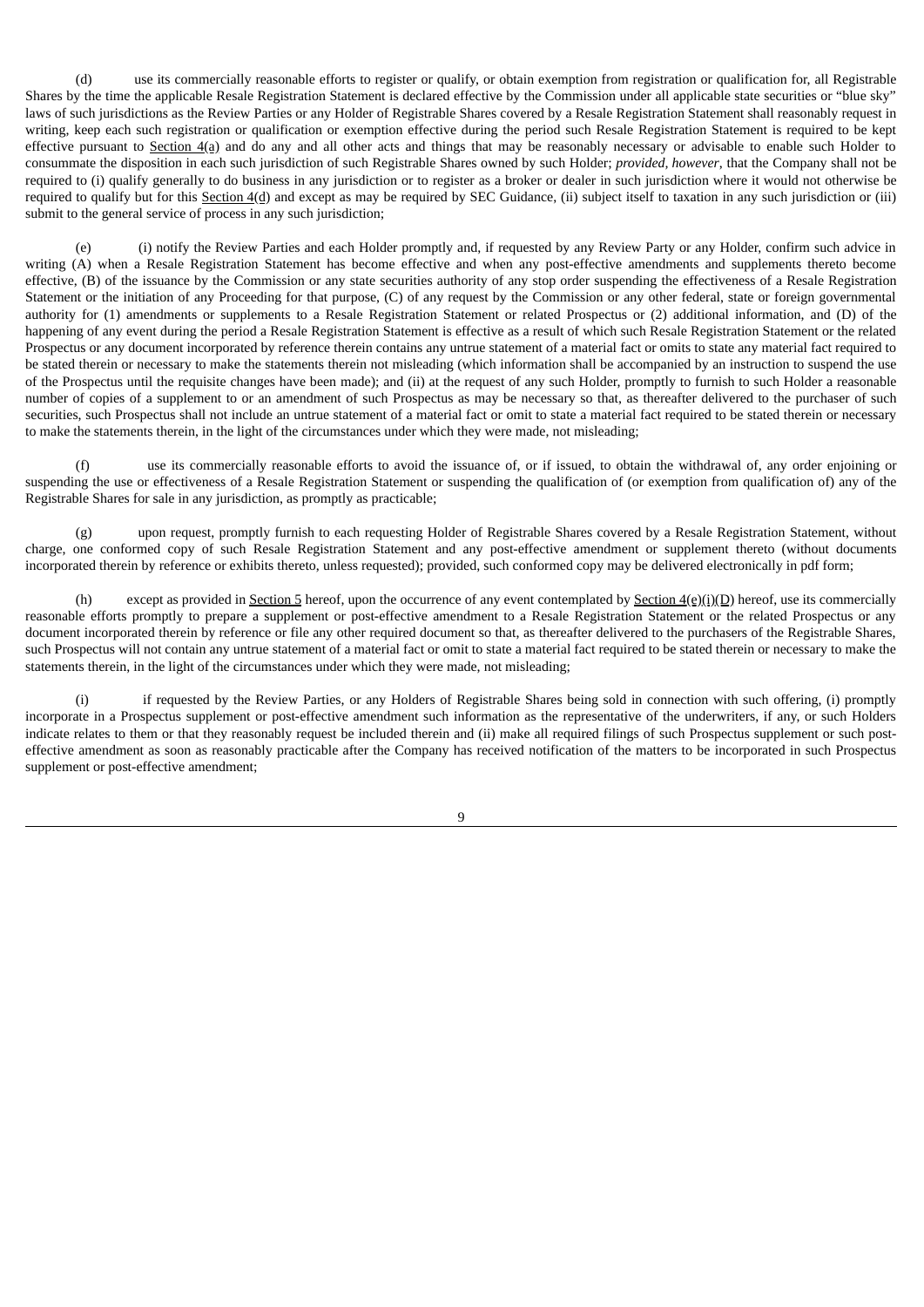(j) in the case of an Underwritten Offering, use its commercially reasonable efforts to furnish to each Holder of Registrable Shares covered by such Resale Registration Statement and the underwriters a signed counterpart, addressed to each such Holder and the underwriters, of (i) customary opinion and negative assurance letters of outside counsel for the Company, addressed to the underwriters, dated the date of each closing under the underwriting agreement, reasonably satisfactory to such Holder and the underwriters, and (ii) a "comfort" letter, addressed to the underwriters and the Board of Directors, dated the effective date of such Resale Registration Statement and the date of each closing under the underwriting agreement, signed by the independent public accountants who have certified the Company's financial statements included in such Resale Registration Statement, covering substantially the same matters with respect to such Resale Registration Statement (and the Prospectus included therein) and with respect to events subsequent to the date of such financial statements, as are customarily covered in accountants' letters delivered to underwriters in underwritten public offerings of securities and such other financial matters as such Holder and the underwriters may reasonably request;

(k) enter into customary agreements (including in the case of an Underwritten Offering, an underwriting agreement in customary form and reasonably satisfactory to the Company) and take all other reasonable action in connection therewith in order to expedite or facilitate the distribution of the Registrable Shares included in such Resale Registration Statement and, in the case of an Underwritten Offering, make representations and warranties to the Holders covered by such Resale Registration Statement and to the underwriters in such form and scope as are customarily made by issuers to underwriters in underwritten offerings and confirm the same to the extent customary if and when requested;

(l) make available for inspection by representatives of the Holders and the representative of any underwriters participating in any disposition pursuant to a Resale Registration Statement and any special counsel or accountants retained by such Holders or underwriters, all financial and other records, pertinent corporate documents and properties of the Company and cause the respective officers, directors and employees of the Company to supply all information reasonably requested by any such representatives, the representative of the underwriters, counsel thereto or accountants in connection with a Resale Registration Statement; *provided, however*, that such records, documents or information that the Company determines, in good faith, to be confidential and notifies such representatives, representative of the underwriters, counsel thereto or accountants are confidential shall not be disclosed by such representatives, representative of the underwriters, counsel thereto or accountants unless (i) the disclosure of such records, documents or information is necessary to avoid or correct a misstatement or omission in a Resale Registration Statement or Prospectus, (ii) the release of such records, documents or information is ordered pursuant to a subpoena or other order from a court of competent jurisdiction, or (iii) such records, documents or information have been generally made available to the public; *provided, further*, that the representatives of the Holders and any underwriters will use commercially reasonable efforts, to the extent practicable, to coordinate the foregoing inspection and information gathering and not materially disrupt the Company's business operations;

(m) use its commercially reasonable efforts (including, without limitation, seeking to cure any deficiencies cited by the exchange or market in the Company's listing or inclusion application) to list or include all Registrable Shares on The New York Stock Exchange, Nasdaq Global Select Market or the Nasdaq Global Market, and to maintain such listing;

(n) prepare and file in a timely manner all documents and reports required by the Exchange Act and, to the extent the Company's obligation to file such reports pursuant to Section 15(d) of the Exchange Act expires prior to the expiration of the effectiveness period of the Registration Statement as required by Section  $4(a)$  hereof, the Company shall register the Registrable Shares under the Exchange Act and shall maintain such registration through the effectiveness period required by Section 4(a) hereof;

(o) provide one or more CUSIP numbers for all Registrable Shares, not later than the effective date of the Resale Registration Statement;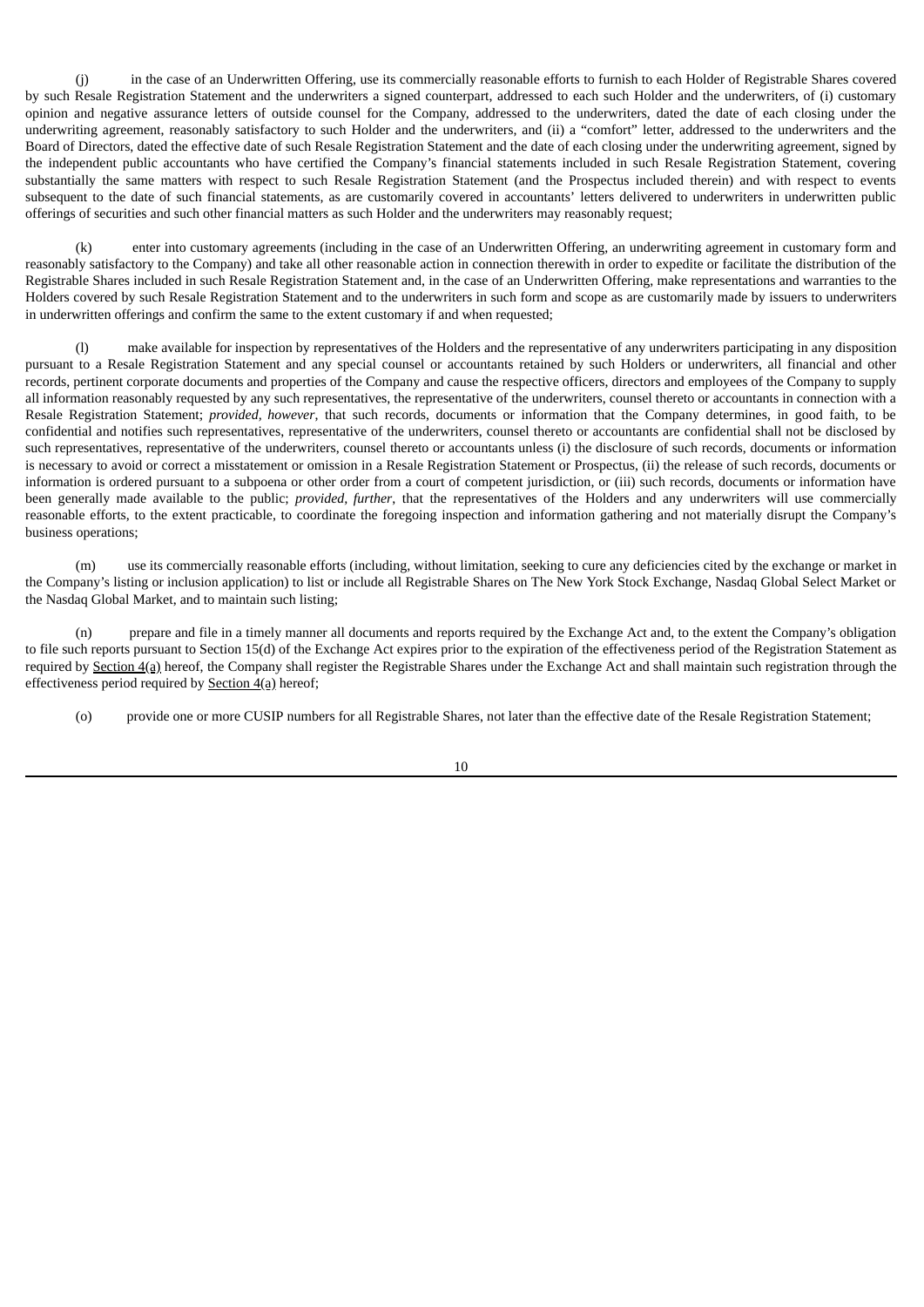(p) (i) otherwise use its commercially reasonable efforts to comply with all applicable SEC Guidance, (ii) make generally available to its stockholders, as soon as reasonably practicable, earnings statements covering at least twelve (12) months (or the period beginning on the date of the Company's inception, if shorter) beginning after the effective date of the Resale Registration Statement that satisfy the provisions of Section 11(a) of the Securities Act and Rule 158 (or any similar rule promulgated under the Securities Act) thereunder, but in no event later than forty-five (45) days after the end of each fiscal year of the Company, and (iii) not file any Resale Registration Statement or Prospectus or amendment or supplement to such Resale Registration Statement or Prospectus to which any Holder of Registrable Shares covered by any Resale Registration Statement shall have reasonably objected on the grounds that such Resale Registration Statement or Prospectus or amendment or supplement does not comply in all material respects with the requirements of the Securities Act, each Holder having been furnished with a copy thereof at least two (2) Business Days prior to the filing thereof;

(q) provide and cause to be maintained a registrar and transfer agent for all Registrable Shares from and after a date not later than the effective date of the Form 10;

(r) in connection with any sale or transfer of the Registrable Shares (whether or not pursuant to a Resale Registration Statement) that will result in the securities being delivered no longer being Registrable Shares, cooperate with the Holders and the representative of the underwriters, if any, to facilitate the timely, in the case of beneficial interests in Shares held through a depositary, transfer of such equivalent Registrable Shares with an unrestricted CUSIP, or in the case of certificated shares, preparation and delivery of certificates representing the Registrable Shares to be sold, which certificates shall not bear any restrictive transfer legends (other than as required by the Company's organizational documents) and to enable such Registrable Shares to be in such denominations and registered in such names as the representative of the underwriters, if any, or the Holders may request at least three (3) Business Days prior to any sale of the Registrable Shares;

(s) in connection with the initial filing of a Resale Registration Statement and each amendment thereto with the Commission pursuant to Section 2(a) hereof, prepare and, within one (1) Business Day of such filing with the Commission, file with FINRA all forms and information required or requested by FINRA that are customarily filed by issuers or required to be filed by issuers, and to cooperate with the Review Parties in connection with other required FINRA filings, in order to obtain written confirmation from FINRA that FINRA does not object to the fairness and reasonableness of the underwriting terms and arrangements (or any deemed underwriting terms and arrangements) relating to the resale of Registrable Shares pursuant to the Resale Registration Statement, including, without limitation, information provided to FINRA through its Public Offering System, and pay all costs, fees and expenses incident to FINRA's review of the Resale Registration Statement and the related underwriting terms and arrangements, including, without limitation, all filing fees associated with any filings or submissions to FINRA and the legal expenses, filing fees and other disbursements of the Review Parties and any other FINRA member that is the Holder of, or is affiliated or associated with an owner of, Registrable Shares included in the Resale Registration Statement (including in connection with any initial or subsequent member filing);

(t) in connection with the initial filing of a Resale Registration Statement and each amendment thereto with the Commission pursuant to Section  $2(a)$  hereof, provide to the Review Parties and their representatives the opportunity to conduct due diligence, including, without limitation, an inquiry of the Company's financial and other records, and make available members of its management for questions regarding information which the Review Parties may request in order to fulfill any due diligence obligation on its part;

upon effectiveness of the first Resale Registration Statement filed under this Agreement, take such actions and make such filings as are necessary to effect the registration of the Registrable Shares under the Exchange Act simultaneously with or immediately following the effectiveness of the Resale Registration Statement;

(v) in the case of an Underwritten Offering, use its commercially reasonable efforts to cooperate and assist in any filings required to be made with FINRA and in the performance of any due diligence investigation by any underwriter and its counsel (including any "qualified independent underwriter," if applicable) that is required to be retained in accordance with the rules and regulations of FINRA;

(w) use commercially reasonable efforts (i) to cause management of the Company to be made available for participation in reasonable and customary marketing efforts in connection with an Underwritten Offering, as requested by the lead managing underwriter, (ii) to permit the underwriters in an Underwritten Offering to perform a customary "due diligence" investigations in connection with the Underwritten Offering, including meetings with management of the Company that are reasonable and customary, and (iii) to cause the Company's independent accountants to participate in customary due diligence sessions with the underwriters in an Underwritten Offering; and

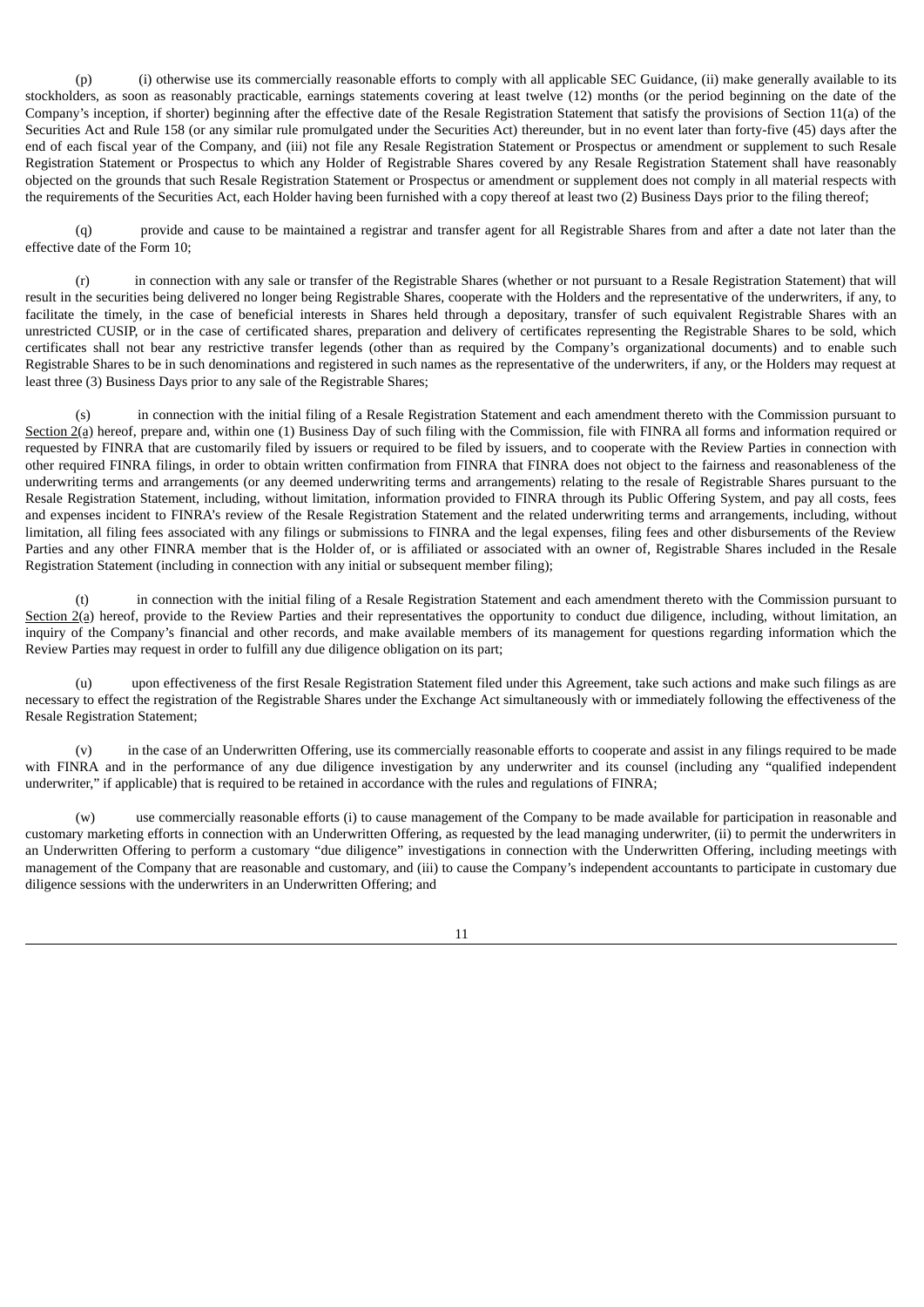(x) take all other steps reasonably necessary to effect the registration of the Registrable Shares and reasonably cooperate with the Holders to facilitate the disposition of such Registrable Shares.

The Company may require the Holders to furnish (and each Holder shall furnish) to the Company such information regarding the proposed distribution by such Holder of such Registrable Shares as the Company may from time to time reasonably request in writing to comply with SEC Guidance or as shall be required to effect the registration of the Registrable Shares in accordance with SEC Guidance, and no Holder shall be entitled to be named as a selling stockholder in any Resale Registration Statement and no Holder shall be entitled to use the Prospectus forming a part thereof if such Holder does not provide such information to the Company. Any Holder that sells Registrable Shares pursuant to a Registration Statement or as a selling security holder pursuant to an Underwritten Offering shall be required to be named as a selling stockholder in the related Prospectus and to deliver a Prospectus to purchasers. Each Holder further agrees to furnish promptly to the Company in writing all information required from time to time to make the information previously furnished by such Holder not misleading.

Each Holder agrees that, upon receipt of any notice from the Company of the happening of any event of the kind described in Section  $4(e)(i)(B)$ , Section 4(e)(i)(C) or Section 4(e)(i)(D) hereof, such Holder will immediately discontinue disposition of Registrable Shares pursuant to a Resale Registration Statement until such Holder's receipt of the copies of the supplemented or amended Prospectus. If so directed by the Company, such Holder will deliver to the Company (at the expense of the Company) all copies in its possession, other than permanent file copies then in such Holder's possession, of the Prospectus covering such Registrable Shares current at the time of receipt of such notice.

#### **5. BLACK-OUT PERIOD**

(a) Subject to the provisions of this Section 5 and a good faith determination by the Company that it is in the best interests of the Company to suspend the use of the Resale Registration Statement, following the effectiveness of a Resale Registration Statement (and the filings with any international, federal or state securities commissions), the Company, by written notice to the Review Parties with respect to such Resale Registration Statement and the Holders, may direct the Holders to suspend sales of the Registrable Shares pursuant to a Resale Registration Statement for such times as the Company reasonably may determine is necessary and advisable (but in no event  $(x)$  on more than two occasions during any rolling 12-month period,  $(y)$ for more than an aggregate of ninety (90) days in any rolling twelve (12) month period or (z) for more than sixty (60) days in any rolling ninety (90) day period), if (i) the representative of the underwriters of an Underwritten Offering of primary shares by the Company has advised the Company that the sale of Registrable Shares pursuant to the Resale Registration Statement would have a material adverse effect on the Company's primary Underwritten Offering, (ii) the Company shall have determined in good faith that (A) the offer or sale of any Registrable Shares would materially impede, delay or interfere with any proposed financing, offer or sale of securities, acquisition, merger, tender offer, business combination or other significant transaction involving the Company, (B) upon the advice of counsel, the sale of Registrable Shares pursuant to the Resale Registration Statement would require disclosure of nonpublic material information not otherwise required to be disclosed under applicable law or SEC Guidance, and (C) (1) the Company has a bona fide business purpose for preserving the confidentiality of such transaction, (2) disclosure would have a material adverse effect on the Company or the Company's ability to consummate such transaction or (3) renders the Company unable to comply with Commission requirements, in each case under circumstances that would make it impractical or inadvisable to cause the Resale Registration Statement (or such filings) to become effective or to promptly amend or supplement the Resale Registration Statement on a post-effective basis, as applicable, or (iii) the Company shall have determined in good faith, upon the advice of counsel, that it is required by law, rule or regulation or that it is in the best interests of the Company to supplement the Resale Registration Statement or file a post-effective amendment to the Resale Registration Statement in order to incorporate information into the Resale Registration Statement for the purpose of (A) including in the Resale Registration Statement any prospectus required under Section 10(a)(3) of the Securities Act, (B) reflecting in the Prospectus included in the Resale Registration Statement any facts or events arising after the effective date of the Resale Registration Statement (or of the most recent post-effective amendment) that, individually or in the aggregate, represent a fundamental change in the information set forth therein or (C) including in the Prospectus included in the Resale Registration Statement any material information with respect to the plan of distribution not disclosed in the Resale Registration Statement or any material change to such information. Upon the occurrence of any such suspension, the Company shall use commercially reasonable efforts to cause the Resale Registration Statement to become effective or to promptly amend or supplement the Resale Registration Statement on a post-effective basis or to take such other action or actions as necessary to make resumed use of the Resale Registration Statement compatible with the Company's best interests, as applicable, so as to permit the Holders to resume sales of the Registrable Shares as soon as possible.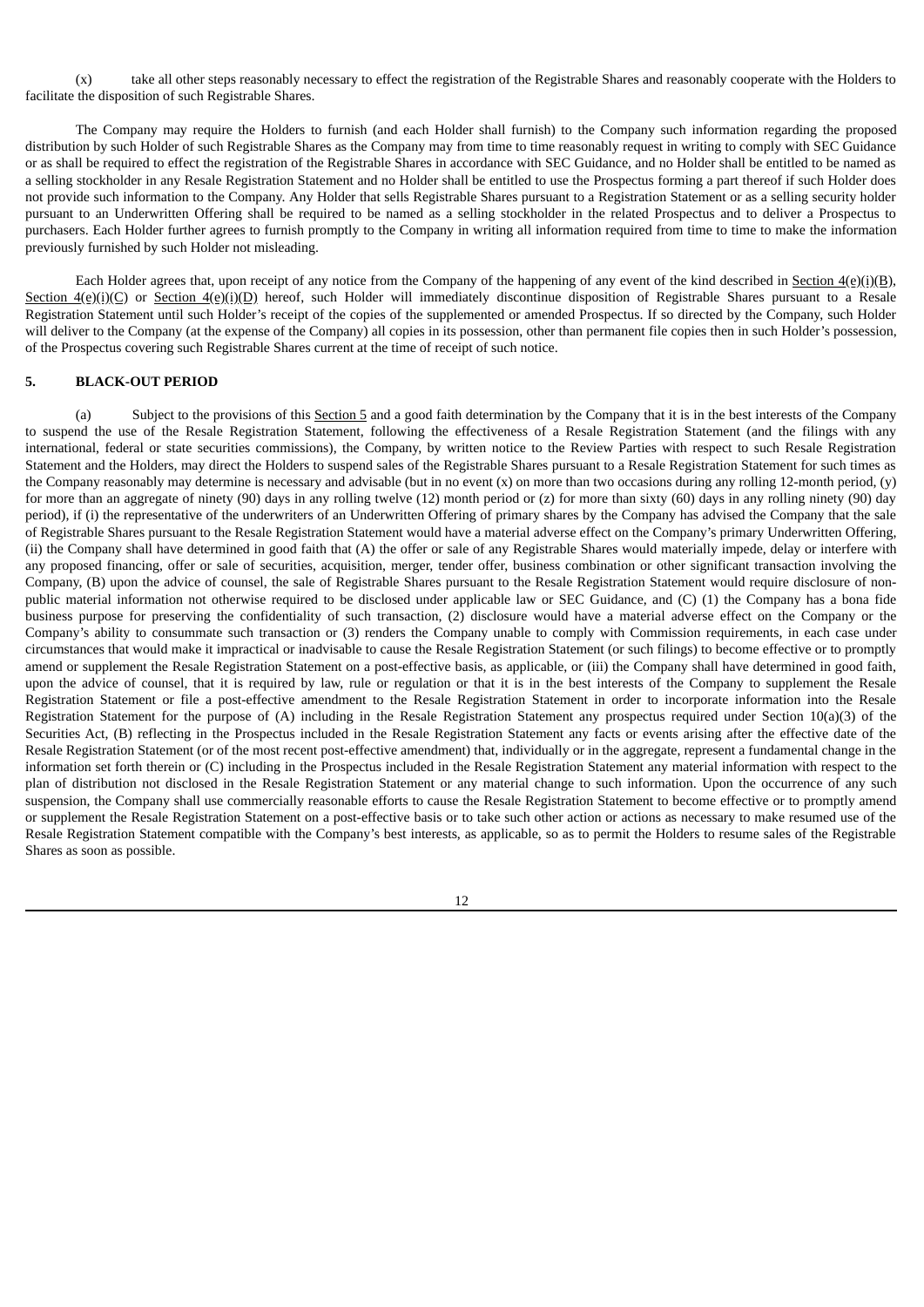(b) In the case of an event that causes the Company to suspend the use of a Resale Registration Statement (a "Suspension Event"), the Company shall give written notice (a "Suspension Notice") to the Holders and the Review Parties with respect to such Resale Registration Statement to suspend sales of the Registrable Shares and such notice shall state generally the basis for the notice and that such suspension shall continue only for so long as the Suspension Event or its effect is continuing and the Company is using commercially reasonable efforts and taking all reasonable steps to terminate suspension of the use of the Resale Registration Statement as promptly as possible. The Holders shall not effect any sales of the Registrable Shares pursuant to such Resale Registration Statement (or such filings) at any time after they have received a Suspension Notice from the Company and prior to receipt of an End of Suspension Notice (as defined below). If so directed by the Company, each Holder shall deliver to the Company (at the expense of the Company) all copies of the Prospectus covering the Registrable Shares at the time of receipt of the Suspension Notice. The Holders may recommence effecting sales of the Registrable Shares pursuant to the Resale Registration Statement (or such filings) following further notice to such effect (an "End of Suspension Notice") from the Company, which End of Suspension Notice shall be given by the Company to the Holders and the Review Parties with respect to such Resale Registration Statement in the manner described above promptly following the conclusion of any Suspension Event and its effect.

(c) Notwithstanding any provision herein to the contrary, if the Company shall give a Suspension Notice pursuant to this Section 5, the Company agrees that it shall extend the period of time during which the applicable Resale Registration Statement shall be maintained effective pursuant to this Agreement by the number of days during the period from the date of receipt by the Holders of the Suspension Notice to and including the date of receipt by the Holders of the End of Suspension Notice and shall provide copies of the supplemented or amended Prospectus necessary to resume sales.

#### **6. INDEMNIFICATION AND CONTRIBUTION**

(a) The Company agrees to indemnify and hold harmless (i) each Holder of Registrable Shares and any underwriter (as determined in the Securities Act) for such Holder (including, if applicable, KBW), (ii) each Person, if any, who controls (within the meaning of Section 15 of the Securities Act or Section 20(a) of the Exchange Act) any such Person described in clause (i) (any of the Persons referred to in this clause (ii) being hereinafter referred to as a "Controlling Person") and (iii) the respective officers, directors, partners, members, employees, representatives and agents of any such Person or any Controlling Person (any Person referred to in clause (i), (ii) or (iii) above may hereinafter be referred to as a "Purchaser Indemnitee"), to the fullest extent lawful, from and against any and all losses, claims, damages, judgments, actions, out-of-pocket expenses and other liabilities (the "Liabilities"), including without limitation and as incurred, reimbursement of all reasonable costs of investigating, preparing, pursuing or defending any suit, action, litigation, Proceeding (including any governmental or regulatory investigation), claim or demand by any governmental agency or body, commenced or threatened (each, an "Action"), including the reasonable fees and expenses of counsel to any Purchaser Indemnitee, joint or several, directly or indirectly related to, based upon, arising out of or in connection with, (A) with respect to any Resale Registration Statement (or any amendment thereto), any untrue statement or alleged untrue statement of a material fact contained therein or any omission or alleged omission to state therein a material fact required to be stated therein or necessary to make the statement therein not misleading or (B) with respect to any Prospectus (or any amendment or supplement thereto), Issuer Free Writing Prospectus (or any amendment or supplement thereto), any preliminary Prospectus or any other document used to sell the Registrable Shares, any untrue statement or alleged untrue statement of a material fact contained therein or any omission or alleged omission to state therein a material fact required to be stated therein or necessary to make the statements therein, in the light of the circumstances under which they were made, not misleading, except insofar as such Liabilities arise out of or are based upon any untrue statement or omission or alleged untrue statement or omission made in reliance upon and in conformity with information relating to any Purchaser Indemnitee furnished to the Company in writing by such Purchaser Indemnitee expressly for use therein. The Company shall notify each Purchaser Indemnitee promptly of the institution, threat or assertion of any Action of which it shall have become aware in connection with the matters addressed by this Agreement that involves the Company or a Purchaser Indemnitee. The indemnity provided for herein shall remain in full force and effect regardless of any investigation made by or on behalf of any Purchaser Indemnitee.

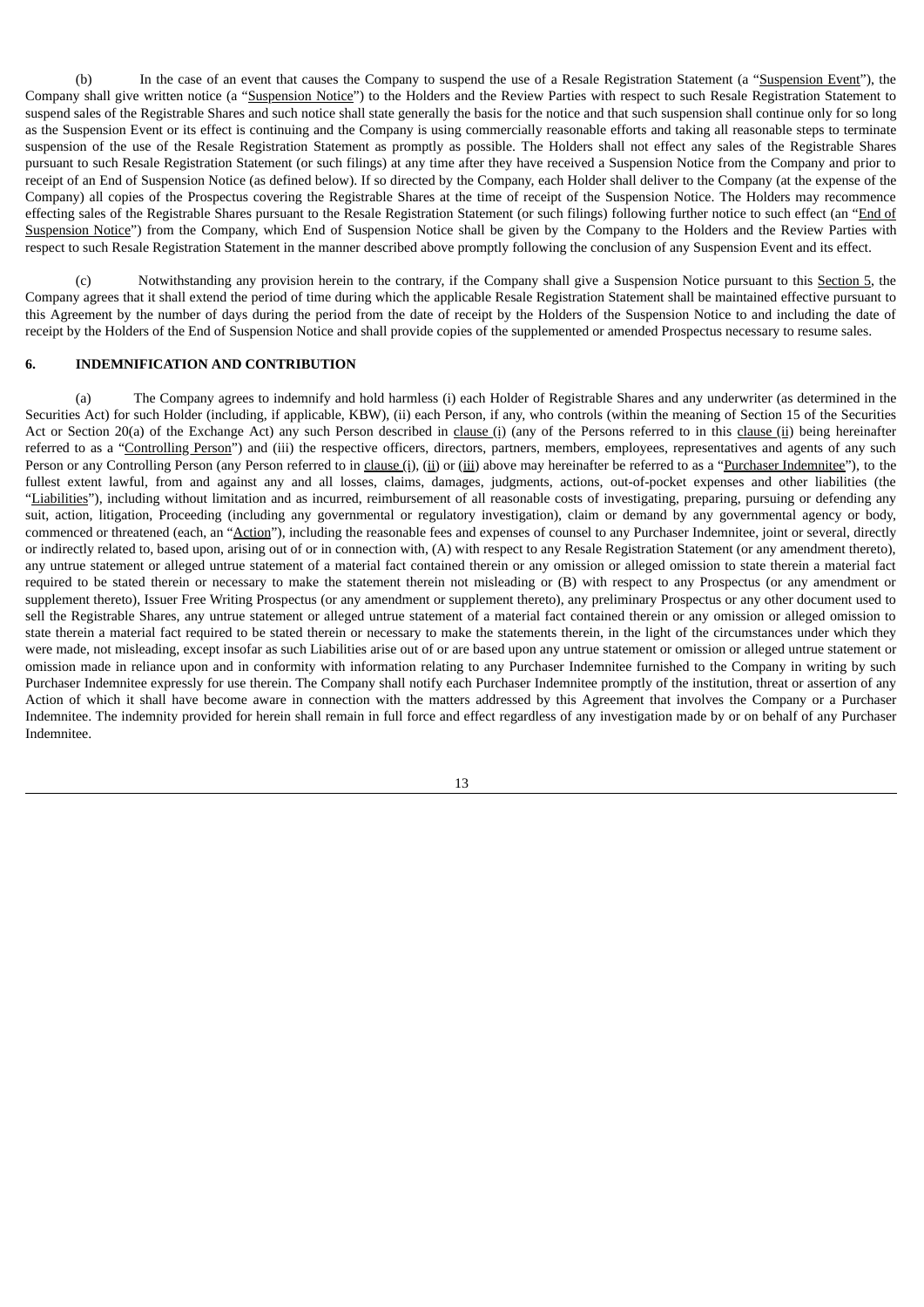(b) In connection with any Resale Registration Statement in which a Holder of Registrable Shares is participating, and as a condition to such participation, such Holder agrees, severally and not jointly, to indemnify and hold harmless the Company and each Person who controls the Company within the meaning of Section 15 of the Securities Act or Section 20(a) of the Exchange Act and the respective officers, directors, partners, members, employees, representatives and agents of such Person or Controlling Person to the same extent as the foregoing indemnity from the Company to each Purchaser Indemnitee, but only with reference to Actions in respect of untrue statements or omissions or alleged untrue statements or omissions made in reliance upon and in strict conformity with information relating to such Holder furnished to the Company in writing by such Holder expressly for use in such Resale Registration Statement (or any amendment thereto), Prospectus (or any amendment or supplement thereto), Issuer Free Writing Prospectus (or any amendment or supplement thereto) or any preliminary Prospectus. The aggregate liability of any Holder pursuant to this paragraph and the contribution sections of this Section 6 shall in no event exceed the net proceeds received by such Holder from sales of Registrable Shares pursuant to such Resale Registration Statement (or any amendment thereto), Prospectus (or any amendment or supplement thereto), Issuer Free Writing Prospectus (or any amendment or supplement thereto) or any preliminary Prospectus.

(c) If any Action shall be brought or asserted against any Person in respect of which indemnity may be sought pursuant to paragraph (a) or (b) above, such Person (the "Indemnified Party") shall promptly notify the Person against whom such indemnity may be sought (the "Indemnifying Party") in writing of the commencement thereof (but the failure to so notify an Indemnifying Party shall not relieve it from any liability which it may have under this Section 6, except to the extent the Indemnifying Party is materially prejudiced by the failure to give notice through the forfeiture of substantive rights or defenses), and the Indemnifying Party, upon request of the Indemnified Party, shall retain counsel reasonably satisfactory to the Indemnified Party to represent the Indemnified Party and any others the Indemnifying Party may reasonably designate in such Action and shall pay the reasonable fees and expenses actually incurred by such counsel related to such Action. Notwithstanding the foregoing, in any such Action, any Indemnified Party shall have the right to retain its own counsel (including local counsel), but the fees and expenses of such counsel shall be at the expense of such Indemnified Party, unless (i) the Indemnifying Party and the Indemnified Party shall have mutually agreed in writing to the contrary, (ii) the Indemnifying Party has failed within a reasonable time after notice of commencement of the action to assume the defense and employ counsel reasonably satisfactory to the Indemnified Party, (iii) the Indemnifying Party and its counsel do not, in the sole judgment of the Indemnified Party, actively and vigorously pursue the defense of such action or (iv) the named parties to any such action (including any impleaded parties) include both such Indemnified Party and Indemnifying Party, or any Affiliate of the Indemnifying Party, and such Indemnified Party shall have been reasonably advised by counsel that, either (A) there may be one or more legal defenses available to it which are different from or additional to those available to the Indemnifying Party or such Affiliate of the Indemnifying Party or (B) a conflict may exist between such Indemnified Party and the Indemnifying Party or such Affiliate of the Indemnifying Party (in which case the Indemnifying Party shall not have the right to assume nor direct the defense of such action on behalf of such Indemnified Party). The Indemnifying Party shall not, in connection with any one such action or separate but substantially similar or related actions in the same jurisdiction arising out of the same general allegations or circumstances, be liable for the fees and expenses of more than one separate firm of attorneys (in addition to any local counsel) for all such Indemnified Parties. Such separate firm and local counsel shall be designated in writing by those Indemnified Parties who sold a majority of the Registrable Shares sold by all such Indemnified Parties in the transaction subject to such Action. The Indemnifying Party shall not be liable for any settlement of any Action effected without its written consent, which consent shall not be unreasonably withheld, but if settled with such consent or if there is a final judgment for the plaintiff, the Indemnifying Party agrees to indemnify any Indemnified Party from and against any loss or liability by reason of such settlement or judgment. No Indemnifying Party shall, without the prior written consent of the Indemnified Party, effect any settlement of any pending or threatened Action in respect of which any Indemnified Party is or could have been a party and indemnity could have been sought hereunder by such Indemnified Party, unless such settlement (i) includes an unconditional release of each Indemnified Party from all liability on claims that are the subject matter of such Action and (ii) does not include a statement as to or an admission of, fault, culpability or a failure to act by or on behalf of the Indemnified Party.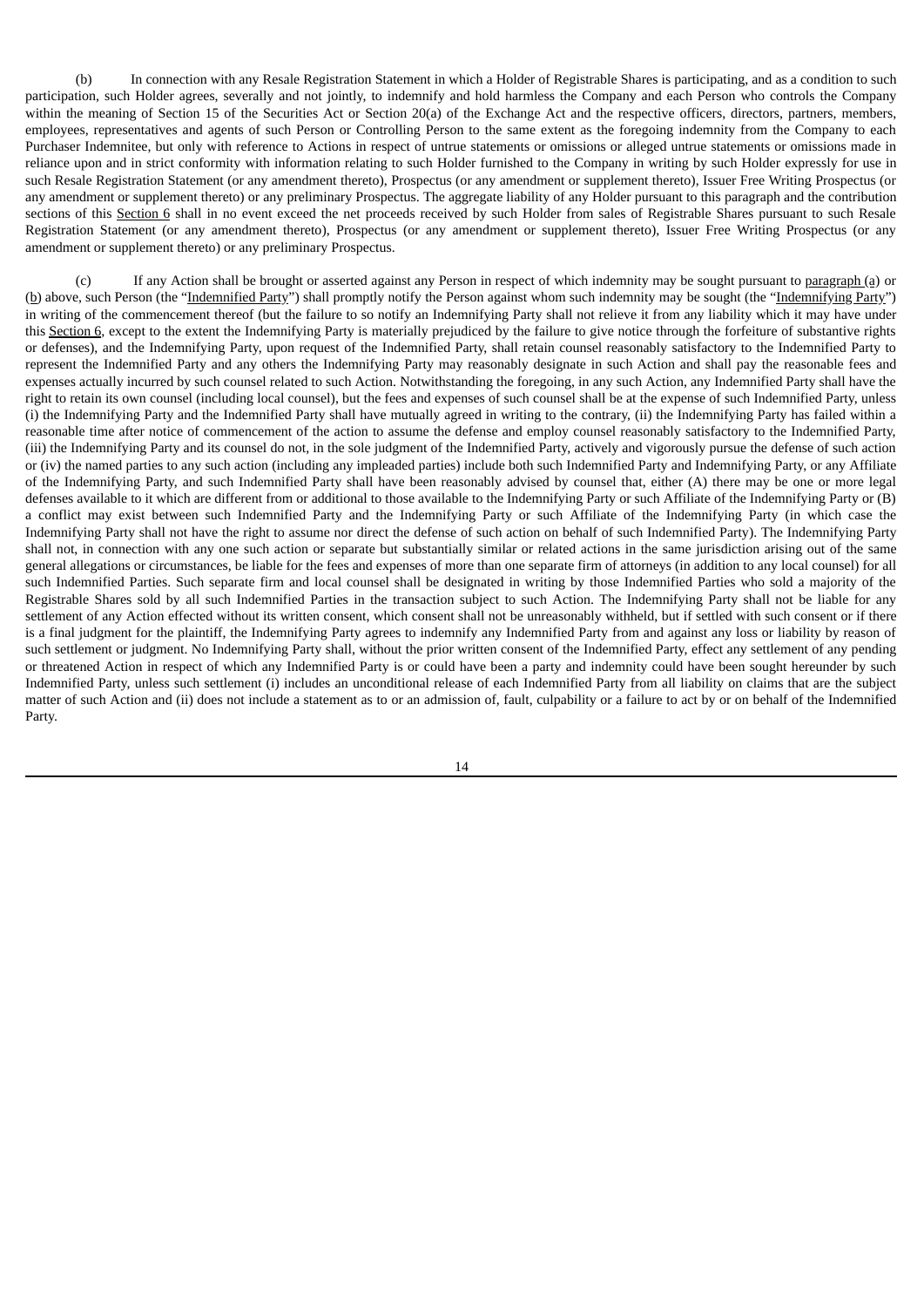(d) If the indemnification provided for in paragraphs (a) and (b) of this Section 6 is for any reason held to be unavailable to an Indemnified Party in respect of any Liabilities referred to therein (other than by reason of the exceptions provided therein) or is insufficient to hold harmless a party indemnified thereunder, then each Indemnifying Party under such paragraphs, in lieu of indemnifying such Indemnified Party thereunder, shall contribute to the amount paid or payable by such Indemnified Party as a result of such Liabilities (i) in such proportion as is appropriate to reflect the relative benefits of the Indemnified Party, on the one hand, and the Indemnifying Party(ies), on the other hand, in connection with the statements or omissions that resulted in such Liabilities or (ii) if the allocation provided by clause (i) above is not permitted by applicable law, in such proportion as is appropriate to reflect not only the relative benefits referred to in clause (i) above but also the relative fault of the Indemnifying Party(ies) and the Indemnified Party, as well as any other relevant equitable considerations. The relative fault of the Company on the one hand and any Purchaser Indemnitees, on the other hand, shall be determined by reference to, among other things, whether the untrue or alleged untrue statement of a material fact or the omission or alleged omission to state a material fact relates to information supplied by the Company or by such Purchaser Indemnitees and the parties' relative intent, knowledge, access to information and opportunity to correct or prevent such statement or omission.

(e) The parties agree that it would not be just and equitable if contribution pursuant to this Section 6 were determined by *pro rata* allocation (even if such Indemnified Parties were treated as one entity for such purpose), or by any other method of allocation that does not take account of the equitable considerations referred to in Section  $6(d)$  above. The amount paid or payable by an Indemnified Party as a result of any Liabilities referred to in Section 6(d) above shall be deemed to include, subject to the limitations set forth above, any reasonable legal or other expenses actually incurred by such Indemnified Party in connection with investigating or defending any such action or claim. Notwithstanding the provisions of this Section 6, in no event shall a Purchaser Indemnitee be required to contribute any amount in excess of the amount by which the net proceeds received by such Purchaser Indemnitee from sales of Registrable Shares exceeds the amount of any damages that such Purchaser Indemnitee has otherwise been required to pay by reason of such untrue or alleged untrue statement or omission or alleged omission. For purposes of this Section 6, each Person, if any, who controls (within the meaning of Section 15 of the Securities Act or Section 20(a) of the Exchange Act) a Purchaser Indemnitee shall have the same rights to contribution as such Purchaser Indemnitee, and each Person, if any, who controls (within the meaning of Section 15 of the Securities Act or Section 20(a) of the Exchange Act) the Company, and each officer, director, partner, employee, representative, agent or manager of the Company shall have the same rights to contribution as the Company. Any party entitled to contribution will, promptly after receipt of notice of commencement of any Action against such party in respect of which a claim for contribution may be made against another party or parties, notify each party or parties from whom contribution may be sought, but the omission to so notify such party or parties shall not relieve the party or parties from whom contribution may be sought from any obligation it or they may have under this Section 6 or otherwise, except to the extent that any party is materially prejudiced by the failure to give notice through the forfeiture of substantive rights or defenses. No Person guilty of fraudulent misrepresentation (within the meaning of Section 11(f) of the Securities Act) shall be entitled to contribution from any Person who was not guilty of such fraudulent misrepresentation.

The indemnity and contribution agreements contained in this  $Section 6$  will be in addition to any liability which the Indemnifying Parties may otherwise have to the Indemnified Parties referred to above. The Purchaser Indemnitee's obligations to contribute pursuant to this Section 6 are several in proportion to the respective number of Registrable Shares sold by each of the Purchaser Indemnitees hereunder and not joint.

#### **7. MARKET STAND-OFF AGREEMENTS**

(a) Each Holder owning Registrable Securities agrees that, in connection with an Underwritten Offering, except for sales in such Underwritten Offering, it will not effect any public sale or distribution (including sales pursuant to Rule 144 and pursuant to derivative transactions) of Common Stock in connection with an Underwritten Offering, during (A) the period commencing on the effective date of, and ending on the 60th day (180th day, in the case of an IPO) following, the effectiveness of the Resale Registration Statement covering such Registrable Securities in connection with such Underwritten Offering or (B) such shorter period as the underwriters with respect to such Underwritten Offering may require; provided that the duration of the restrictions described in this clause (i) shall be no longer than the duration of the shortest restriction generally imposed by the underwriters on the chief executive officer and the chief financial officer of the Company (or Persons in substantially equivalent positions) in connection with such Underwritten Offering.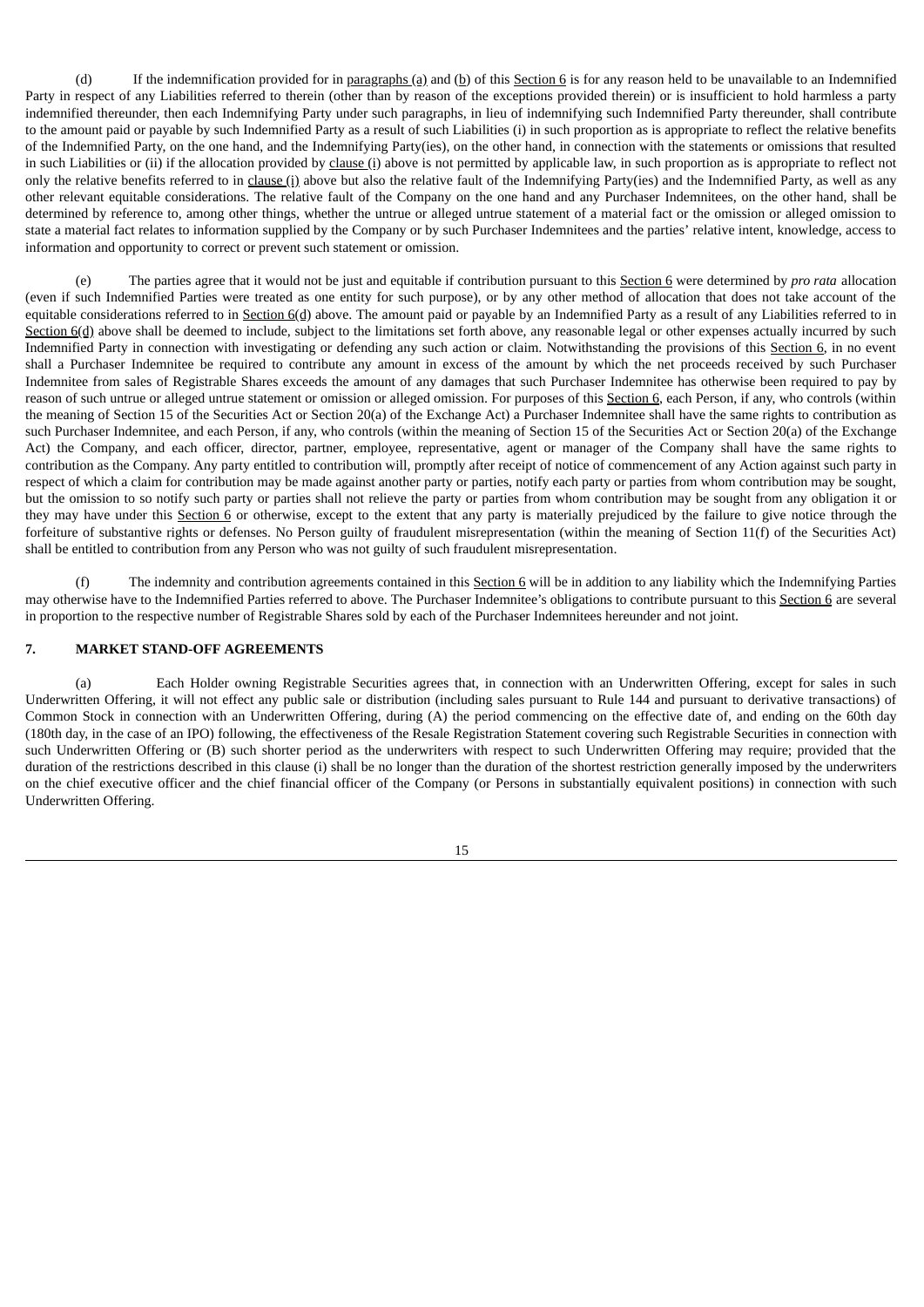(b) In connection with an Underwritten Offering, except for sales in such Underwritten Offering, the Company agrees that it shall (and shall use commercially reasonable efforts to cause its executive officers and directors to agree that they shall):

(i) not effect any public sale or distribution of Common Stock or securities convertible into or exercisable for Common Stock (except pursuant to registrations on Form S-8 or Form N-14 or any similar or successor form under the Securities Act) during (A) the period commencing on the seventh day prior to the expected time of circulation of a preliminary prospectus with respect to such Underwritten Offering (or, if no preliminary prospectus is circulated, the commencement of any marketing efforts with respect to such Underwritten Offering), and ending on the 60th day (180th day, in the case of an IPO) following the effectiveness of the Resale Registration Statement covering such Registrable Securities in connection with such Underwritten Offering or (B) such shorter period as the underwriters with respect to such Underwritten Offering may require; and

(ii) to the extent requested by the underwriters participating in such Underwritten Offering, agree to include provisions in the relevant underwriting or other similar agreement giving effect to the restrictions described in clause (i) above, in form and substance reasonably acceptable to such underwriters.

(c) The periods set forth in this Section 7 shall be extended to the extent necessary to comply with SEC Guidance, FINRA rules or other applicable laws, rules or regulations.

(d) the Holders shall be allowed any concession or proportionate release allowed to any officer or director that entered into agreements that are no less restrictive (with such proportion being determined by dividing the number of shares being released with respect to such officer or director by the total number of issued and outstanding shares held by such officer or director); *provided, however*, that nothing in this Section 7(d) shall be construed as a right to proportionate release for the executive officers and directors of the Company upon the expiration of the period applicable to all Holders other than the executive officers and directors of the Company.

(e) this Section 7 shall not be applicable if a Shelf Registration Statement of the Company filed under the Securities Act has been declared effective prior to the filing of an IPO Registration Statement.

(f) In order to enforce the foregoing covenant, the Company shall have the right to place restrictive legends on the certificates representing the securities as subject to this Section 7 and to impose stop transfer instructions with respect to the Registrable Shares and such other securities of each Holder (and the securities of every other Person subject to the foregoing restriction) until the end of such period.

#### **8. LIMITATIONS ON SUBSEQUENT REGISTRATION RIGHTS**

Except as contemplated by **Section 2(d)**, from and after the date of this Agreement, the Company shall not, without the prior written consent of Holders beneficially owning not less than a majority of the then outstanding Registrable Shares enter into any agreement with any holder or prospective holder of any securities of the Company that would allow such holder or prospective holder to (a) include such securities in any Resale Registration Statement filed pursuant to the terms hereof, unless, under the terms of such agreement, such holder or prospective holder may include such securities in any such registration only to the extent that the inclusion of its securities will not reduce the amount of Registrable Shares of the Holders that is included or (b) have its securities registered on a registration statement that could be declared effective prior to, or within one hundred eighty (180) days of, the effective date of any registration statement filed pursuant to this Agreement; provided, however, the limitations in this Section 8 shall not apply to holders of Legacy Shares.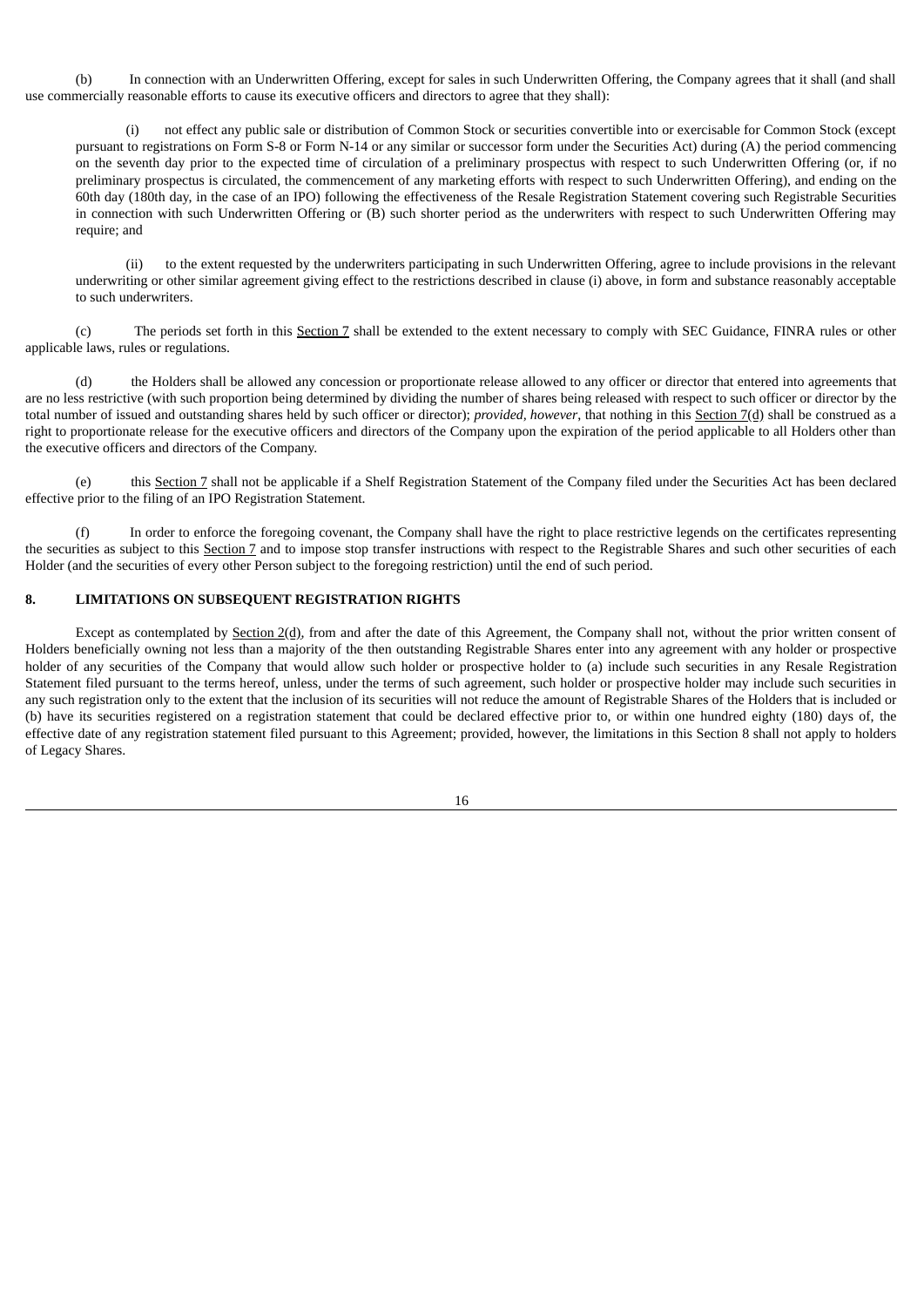#### **9. TERMINATION OF THE COMPANY'S OBLIGATION**

The Company shall have no obligation pursuant to this Agreement with respect to any Registrable Shares proposed to be sold by a Holder in a registration pursuant to this Agreement if, (a) in the opinion of counsel to the Company, all such Registrable Shares proposed to be sold by a Holder may be sold in a single transaction without registration under the Securities Act pursuant to Rule 144, (b) the Company has become subject to the reporting requirements of Section 13 or 15(d) of the Exchange Act for a period of at least ninety (90) days and is current in the filing of all such required reports and (c) the Registrable Shares have been listed for trading on a National Securities Exchange.

#### **10. MISCELLANEOUS**

(a) **Company Charter**. The Company hereby covenants and agrees to take all necessary action to ensure that the Company Charter and Bylaws contain all provisions necessary and sufficient to give effect to the provisions of this Agreement.

(b) **Remedies**. In the event of a breach by the Company of any of its obligations under this Agreement, KBW and each Holder, in addition to being entitled to exercise all rights provided herein (or, in the case of KBW, in the Purchase/Placement Agreement) or granted by law, including the rights granted in Section 2(e) hereof and recovery of damages, will be entitled to specific performance of its rights under this Agreement. Subject to Section 6, the Company agrees that monetary damages would not be adequate compensation for any loss incurred by reason of a breach by it of any of the provisions of this Agreement and hereby further agrees that, in the event of any action for specific performance in respect of such breach, it shall waive the defense that a remedy at law would be adequate.

(c) **Amendments and Waivers**. Except as set forth otherwise herein, the provisions of this Agreement, including the provisions of this sentence, may not be amended, modified or supplemented, and waivers or consents to or departures from the provisions hereof may not be given, without (i) the written consent of the Company and Holders beneficially owning not less than a majority of the then outstanding Registrable Shares or (ii) in the case of Section 2, the written consent of the Company and the Holders beneficially owning not less than a majority of the then outstanding Registrable Shares; *provided, however*, that any amendments, modifications or supplements to, or any waivers or consents to departures from, the provisions of Section 7 hereof that would have the effect of extending the sixty (60) or one hundred eighty (180) day periods referenced therein shall be approved by, and shall only be applicable to, those Holders who provide written consent to such extension to the Company. No amendment shall be deemed effective unless it applies uniformly to all Holders. Notwithstanding the foregoing, a waiver or consent to or departure from the provisions hereof with respect to a matter that relates exclusively to the rights of a Holder whose securities are being sold pursuant to a Resale Registration Statement and that does not directly or indirectly affect, impair, limit or compromise the rights of other Holders may be given by such Holder; *provided* that the provisions of this sentence may not be amended, modified or supplemented except in accordance with the provisions of the first and second sentences of this paragraph.

(d) **Notices**. All notices and other communications provided for or permitted hereunder shall be made in writing and delivered by facsimile (with receipt confirmed), overnight courier, registered or certified mail, return receipt requested:

(i) if to a Holder, at the most current address given by the transfer agent and registrar of the shares of Common Stock to the Company; and

(ii) if to the Company, shall be sufficient in all respects if delivered to the Company at the offices of the Company at 3075 West Ray Road, Suite 525, Chandler, Arizona 85226, Attention: Steven Brown, with a copy to Eversheds Sutherland (US) LLP, 700 6<sup>th</sup> St NW, Suite 700, Washington, DC 20001, Attention: Cynthia M. Krus; and

(iii) if to KBW, shall be sufficient in all respects if delivered or sent to Keefe, Bruyette & Woods, Inc., 787 7th Avenue, 5th Floor, New York, New York 10019, Attention: General Counsel (facsimile: 212-541-6668); with a copy to Dechert LLP, 100 Oliver St., Boston, MA 02110, Attention: Thomas J. Friedmann (facsimile: (617) 275-8389).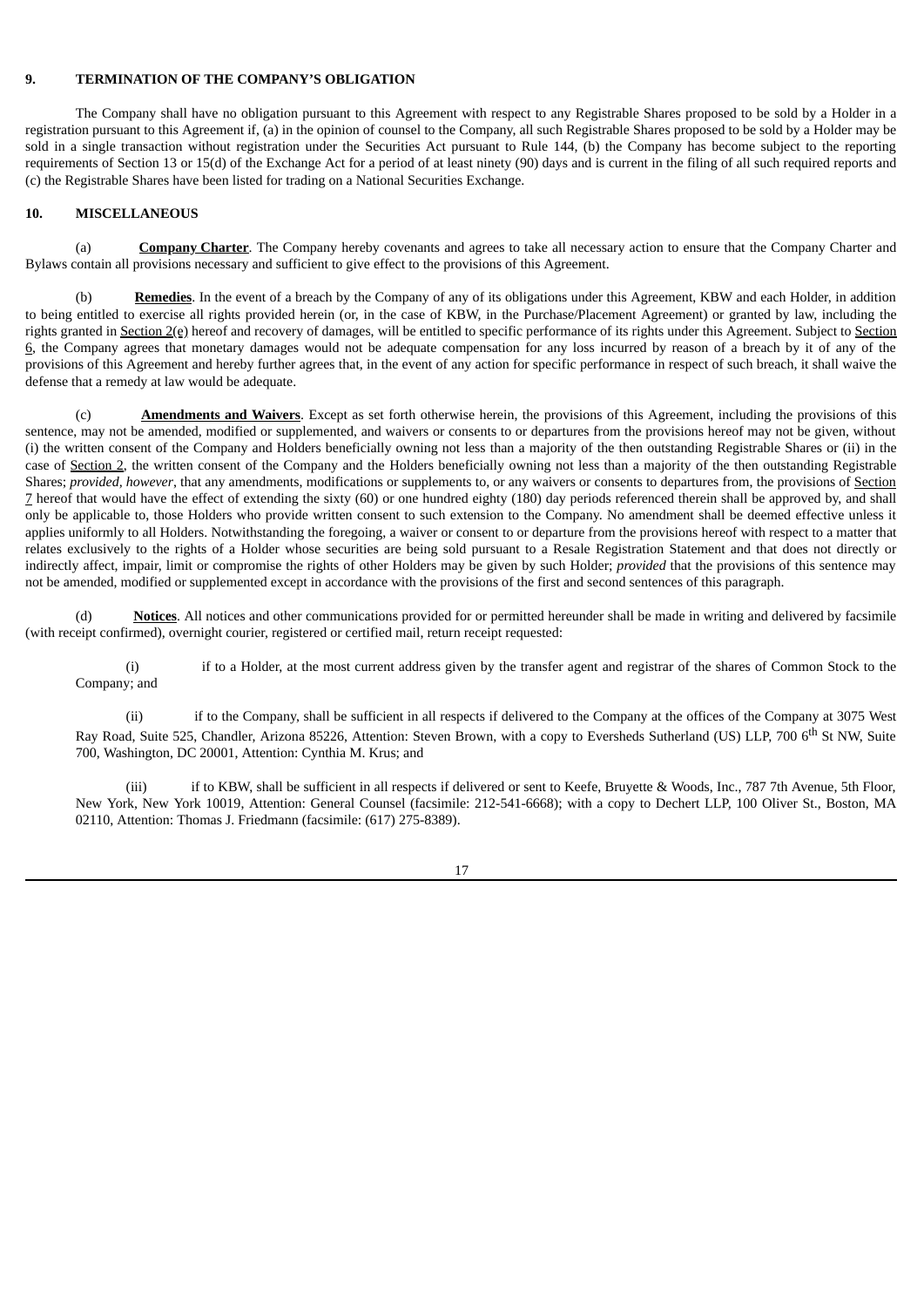(e) **Successors and Assigns**. This Agreement shall inure to the benefit of and be binding upon the successors and assigns of each of the parties hereto, including, without limitation and without the need for an express assignment or assumption, subsequent Holders. The Company agrees that the Holders shall be third party beneficiaries to the agreements made hereunder by the parties hereto, and each Holder shall have the right to enforce such agreements directly to the extent it deems such enforcement necessary or advisable to protect its rights hereunder.

(f) **Counterparts**. This Agreement may be executed in any number of counterparts and by the parties hereto in separate counterparts (including by PDF attachment), each of which when so executed shall be deemed to be an original and all of which taken together shall constitute one and the same agreement.

(g) **Headings**. The headings in this Agreement are for convenience of reference only and shall not limit or otherwise affect the meaning hereof.

(h) **Governing Law. THIS AGREEMENT SHALL BE GOVERNED BY AND CONSTRUED IN ACCORDANCE WITH THE** LAWS OF THE STATE OF NEW YORK. EACH OF THE PARTIES HERETO AND EACH HOLDER HEREBY IRREVOCABLY SUBMITS TO THE JURISDICTION OF ANY STATE COURT IN THE STATE OF NEW YORK OR ANY FEDERAL COURT SITTING IN NEW YORK **IN RESPECT OF ANY SUIT, ACTION OR PROCEEDING ARISING OUT OF OR RELATING TO THIS AGREEMENT, AND IRREVOCABLY ACCEPTS FOR ITSELF AND IN RESPECT OF ITS PROPERTY, GENERALLY AND UNCONDITIONALLY, THE JURISDICTION OF THE AFORESAID COURTS. EACH OF THE PARTIES HERETO AND EACH HOLDER IRREVOCABLY WAIVES, TO THE FULLEST EXTENT IT MAY EFFECTIVELY DO SO UNDER APPLICABLE LAW, ANY OBJECTION THAT IT MAY NOW OR** HEREAFTER HAVE TO THE LAYING OF THE VENUE OF ANY SUCH SUIT, ACTION OR PROCEEDING BROUGHT IN ANY SUCH **COURT AND ANY CLAIM THAT ANY SUCH SUIT, ACTION OR PROCEEDING BROUGHT IN ANY SUCH COURT HAS BEEN** BROUGHT IN AN INCONVENIENT FORUM. THE PARTIES AND EACH HOLDER WAIVE THE RIGHT TO A TRIAL BY JURY IN ANY **DISPUTE IN CONNECTION WITH THIS AGREEMENT.**

(i) **Severability**. If any term, provision, covenant or restriction of this Agreement is held by a court of competent jurisdiction to be invalid, illegal, void or unenforceable, the remainder of the terms, provisions, covenants and restrictions set forth herein shall remain in full force and effect and shall in no way be affected, impaired or invalidated, and the parties hereto shall use their commercially reasonable efforts to find and employ an alternative means to achieve the same or substantially the same result as that contemplated by such term, provision, covenant or restriction. It is hereby stipulated and declared to be the intention of the parties hereto that they would have executed the remaining terms, provisions, covenants and restrictions without including any of such that may be hereafter declared invalid, illegal, void or unenforceable.

**Entire Agreement**. This Agreement, together with the Purchase/Placement Agreement, is intended by the parties hereto as a final expression of their agreement, and is intended to be a complete and exclusive statement of the agreement and understanding of the parties hereto in respect of the subject matter contained herein and therein.

(k) **Registrable Shares Held by the Company or its Affiliates**. Whenever the consent or approval of Holders of a specified percentage of Registrable Shares is required hereunder, Registrable Shares held by the Company, its Affiliates, its subsidiaries or members of management of the Company and the Board of Directors shall not be counted in determining whether such consent or approval was given by the Holders of such required percentage.

(l) **Adjustment for Stock Splits, etc.** Wherever in this Agreement there is a reference to a specific number of shares, then upon the occurrence of any subdivision, combination or stock dividend of such shares, the specific number of shares so referenced in this Agreement shall automatically be proportionally adjusted to reflect the effect on the outstanding shares of such class or series of stock by such subdivision, combination or stock dividend.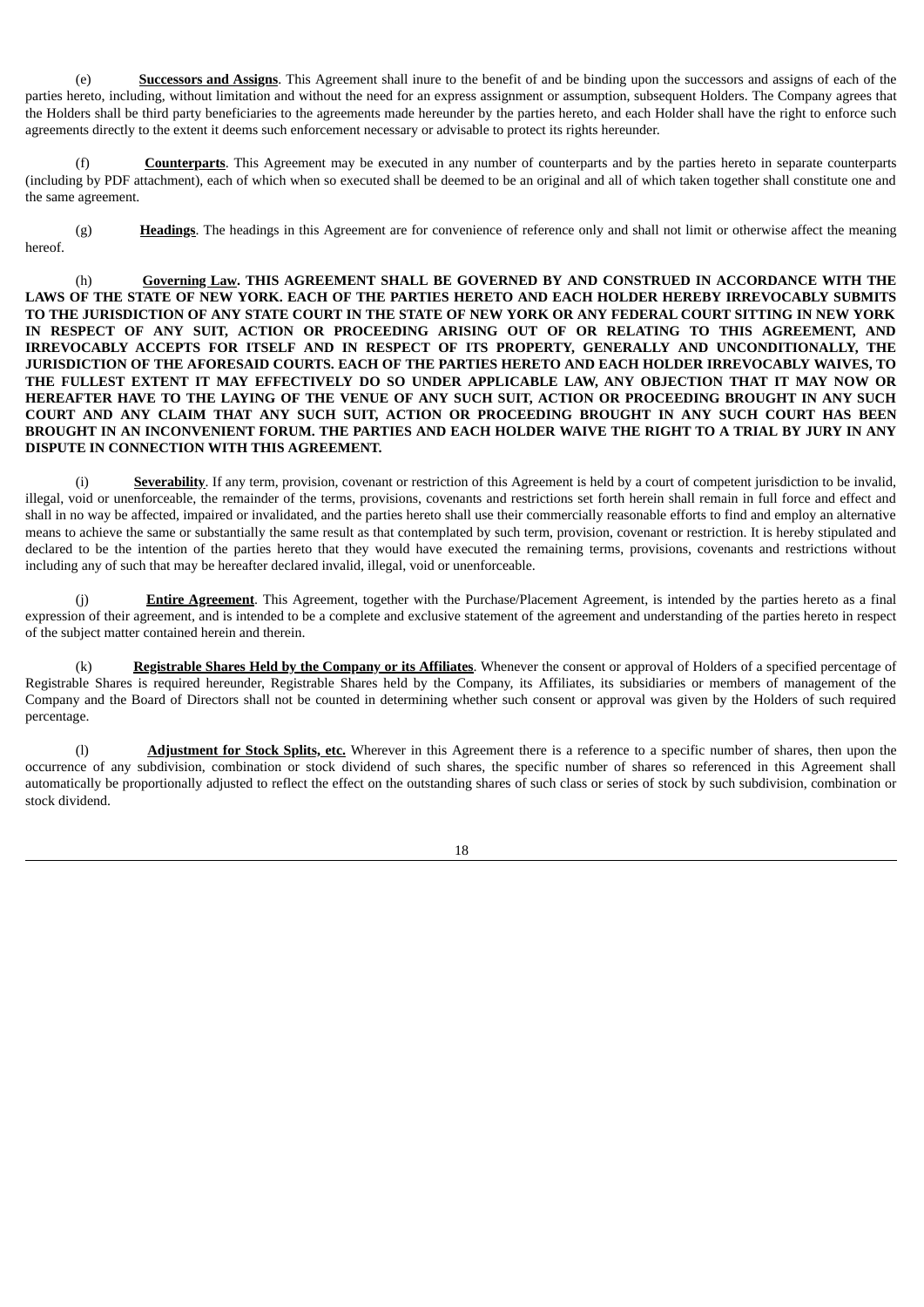(m) **Survival**. This Agreement is intended to survive the consummation of the transactions contemplated by the Purchase/Placement Agreement. The indemnification and contribution obligations under Section 6 of this Agreement shall survive the termination of the Company's obligations under Section 2 of this Agreement.

(n) **Attorneys' Fees**. In any action or Proceeding brought to enforce any provision of this Agreement, or where any provision hereof is validly asserted as a defense, the prevailing party, as determined by the court, shall be entitled to recover its reasonable attorneys' fees in addition to any other available remedy.

(o) **Information**. The Company shall use commercially reasonable efforts to ensure that a Holder may access information, that will be as current as reasonably practicable for the Company, regarding the number of such Registrable Shares held by, issuable to, and issued to such Holder (the "Information"). The Company shall ensure that any such Holder of such Registrable Shares will be capable of obtaining certification of Information pertaining to such Holder's beneficial ownership of Registrable Shares upon written request by such Holder to the Company.

[Signature page follows]